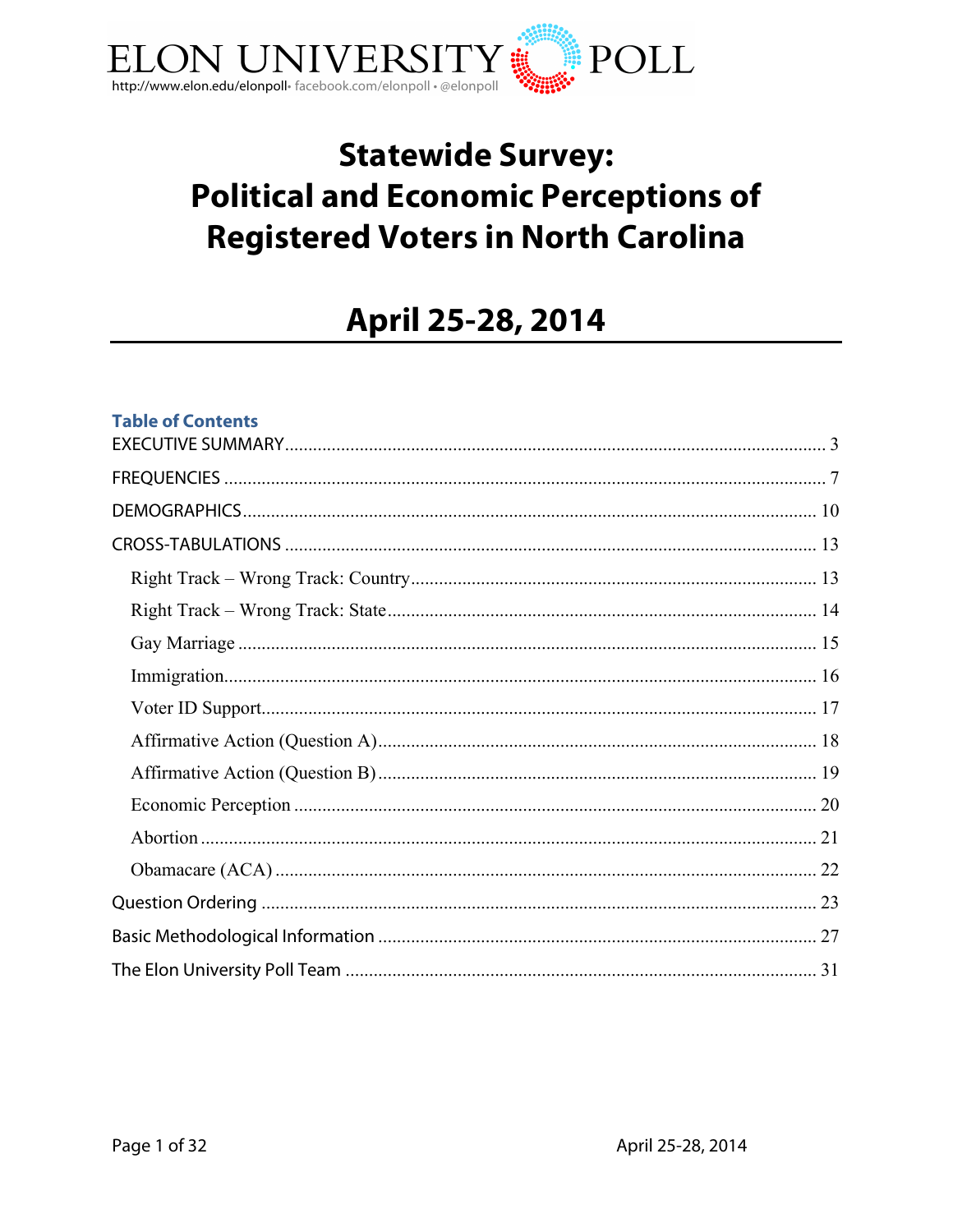

# April 25-28 2014: **Most Important Issue to North Carolinians**



For more information visit www.elon.edu/elonpoll

April 25-28, 2014; ± 3.78%; 672 Registered NC Voters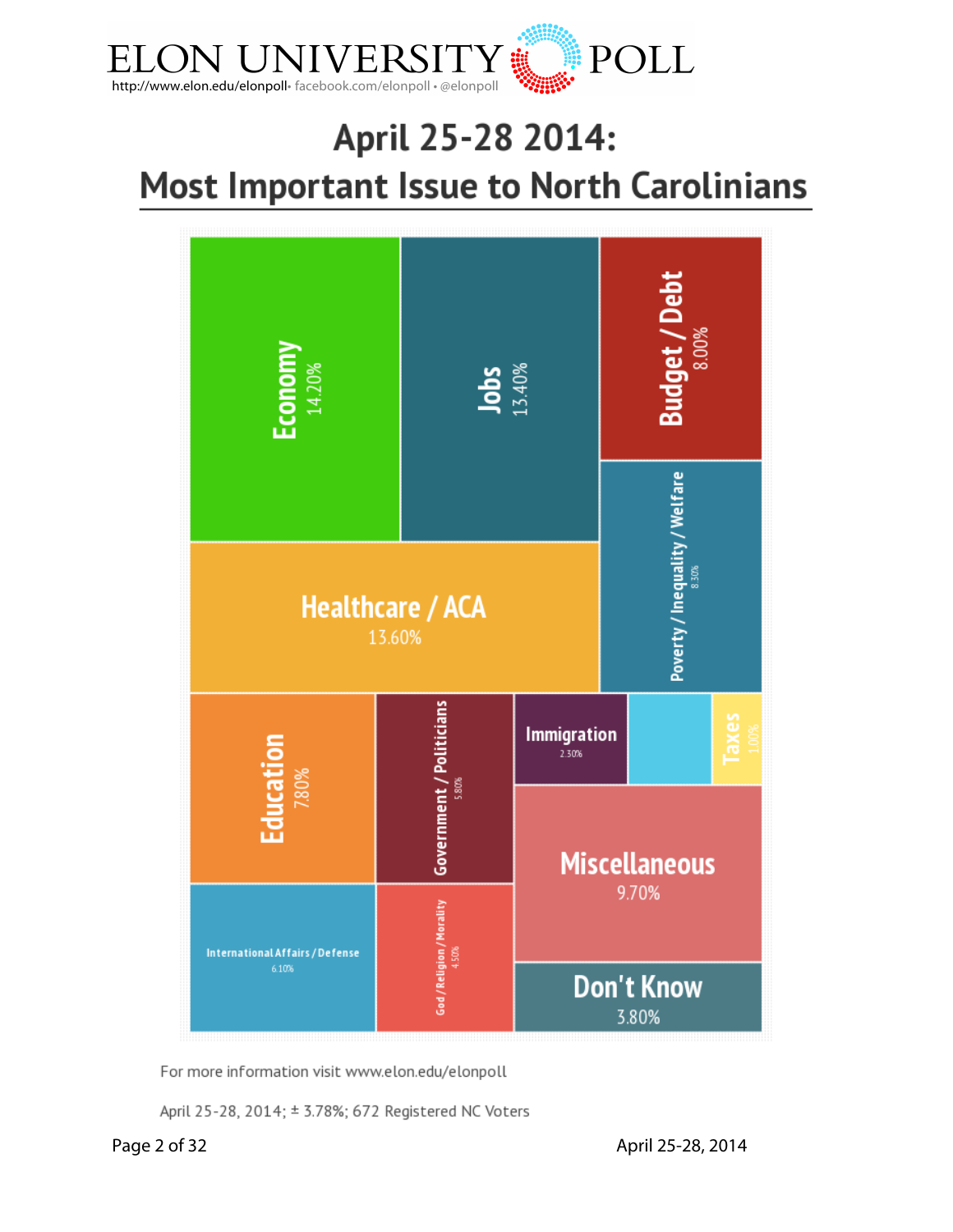

#### **EXECUTIVE SUMMARY**

## **Most Important Issue**

The economy is once again perceived as the most important issue facing the country (as it usually is), but only 14% of registered voters mentioned the economy compared to 21% in November 2013. Last November Healthcare or Obamacare was the most frequent response to the open-ended question, "what do you think is the most important issue in the United States" (with 24%). The most recent Elon Poll, conducted between April 25<sup>th</sup> and 28<sup>th</sup> of this year found only 14% mentioned health care or Obamacare. Some type of international affairs was mentioned by a small number of respondents (just over 6%), but that is twice as many as in November 2013.

### **Wrong or Right Direction: The Nation**

Only 25% of registered voters in North Carolina believe the country is headed in the right direction, compared to 65% who feel the nation is off on the wrong track. Democrats are split as to which direction the country is taking, with 43% saying right direction and 42% saying wrong track. Only 9% of Republicans think the country is headed in the right direction, compared to 20% of independents. African American respondents were much more likely to feel the country was on the right track (43%) than white respondents (20%).

## **Wrong or Right Direction: North Carolina**

Most respondents also felt that the state was on the wrong track. Thirty-seven percent of registered voters in North Carolina believe the state is headed in the right direction (an 8 point increase from September 2013), compared to almost 51% who feel North Carolina is off on the wrong track (an 8 point decrease since September 2013). Republicans' assessment of how the state is doing has remained stable with approximately 49% saying the state is on the right track. Democrats' feelings toward the direction of the state have improved dramatically. In September of last year only 17% of Democrats felt the state was on the right track, but in April of this year 31% felt the same way. Women (25%) were much less likely than men (50%) to think the state is heading in the right direction. One of the largest changes was seen for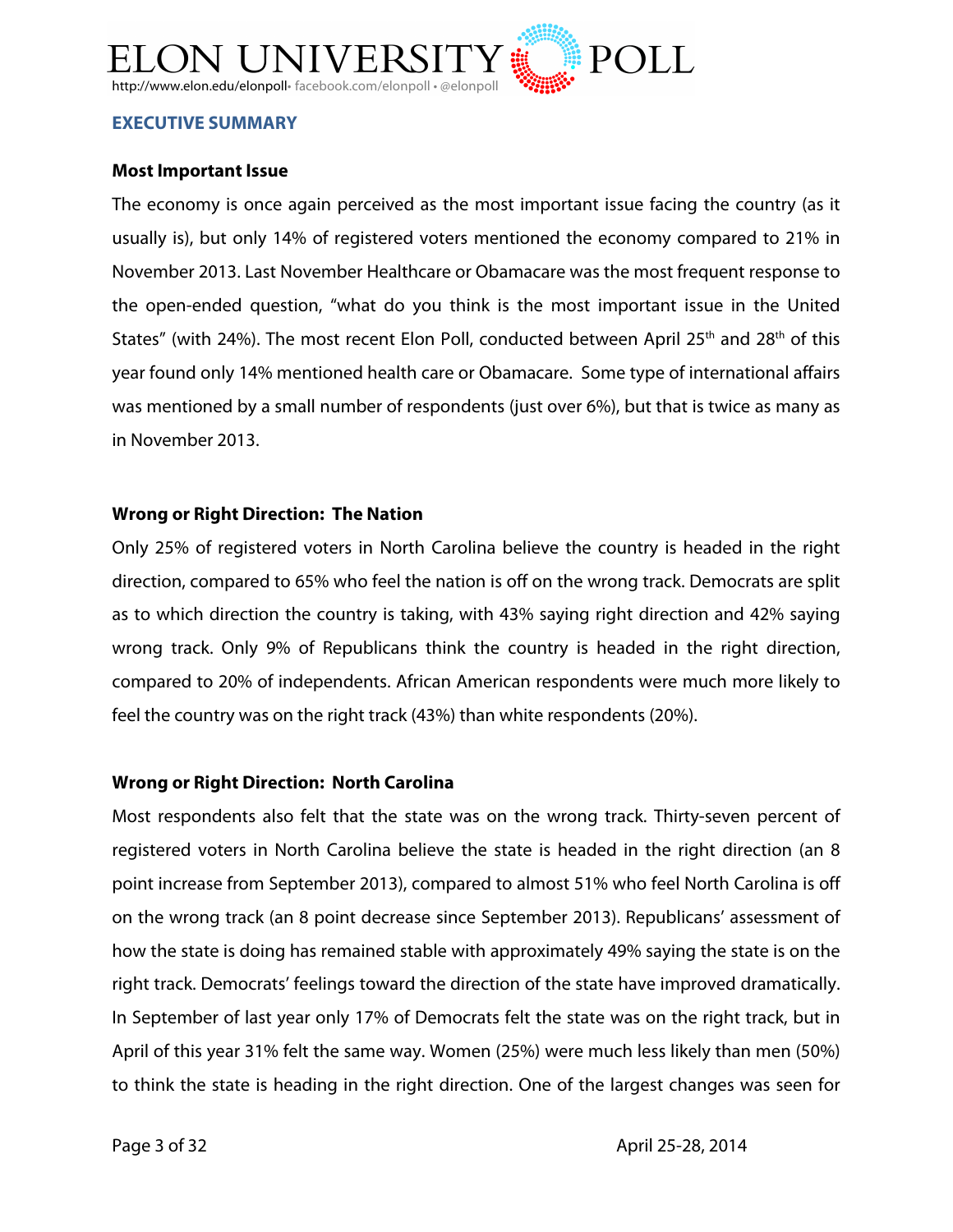

African American respondents. In September of 2013 75% of black registered voters felt the state was off on the wrong (compared to 55% of whites). In April 2014 only 50% of black respondents said North Carolina is on the wrong track (compared to 52% of whites).

## **Economic Perceptions**

More respondents believed the economy will get better (29%) over the next year than who believe it will get worse (26%). This is a reversal of what the Elon Poll found in September of last year where 26% said the economy will get better and 29% said it would likely get worse. Partisanship obviously seems to color how individuals see the economy. Democrats were much more optimistic about the economy (41%) than Republicans (14%) or Independents (28%). Men and women were very similar in their perceptions of the economy, but black and white respondents differed dramatically. African American registered voters (46%) were twice as likely as whites (23%) to believe the economy would improve over the next year.

## **Gay Marriage**

Results from the Elon Poll over the past 12 months have consistently shown a plurality of registered voters is against same-sex marriage. But the gap between those who oppose and those who support gay marriage is not large (46% to 41%). Furthermore, there is a still a sizable portion of the population that is unsure (13%). Democrats (54%) are more supportive of same-sex marriage than Independents (46%) and Republicans (19%). Younger registered voters (18-30 years of age) are more supportive than other age groups and women (43%) are more supportive than men (38%). Whites (42%) are more tolerant to the idea of gay marriage than African American respondents (36%).

## **Abortion**

For the first time since the Elon Poll has been asking about attitudes toward abortion the survey found a plurality of respondents supporting fewer restrictions on abortions rather than more restrictions. Forty-four percent of registered voters said state laws in North Carolina should make access to an abortion less difficult. This is only a 1 point increase since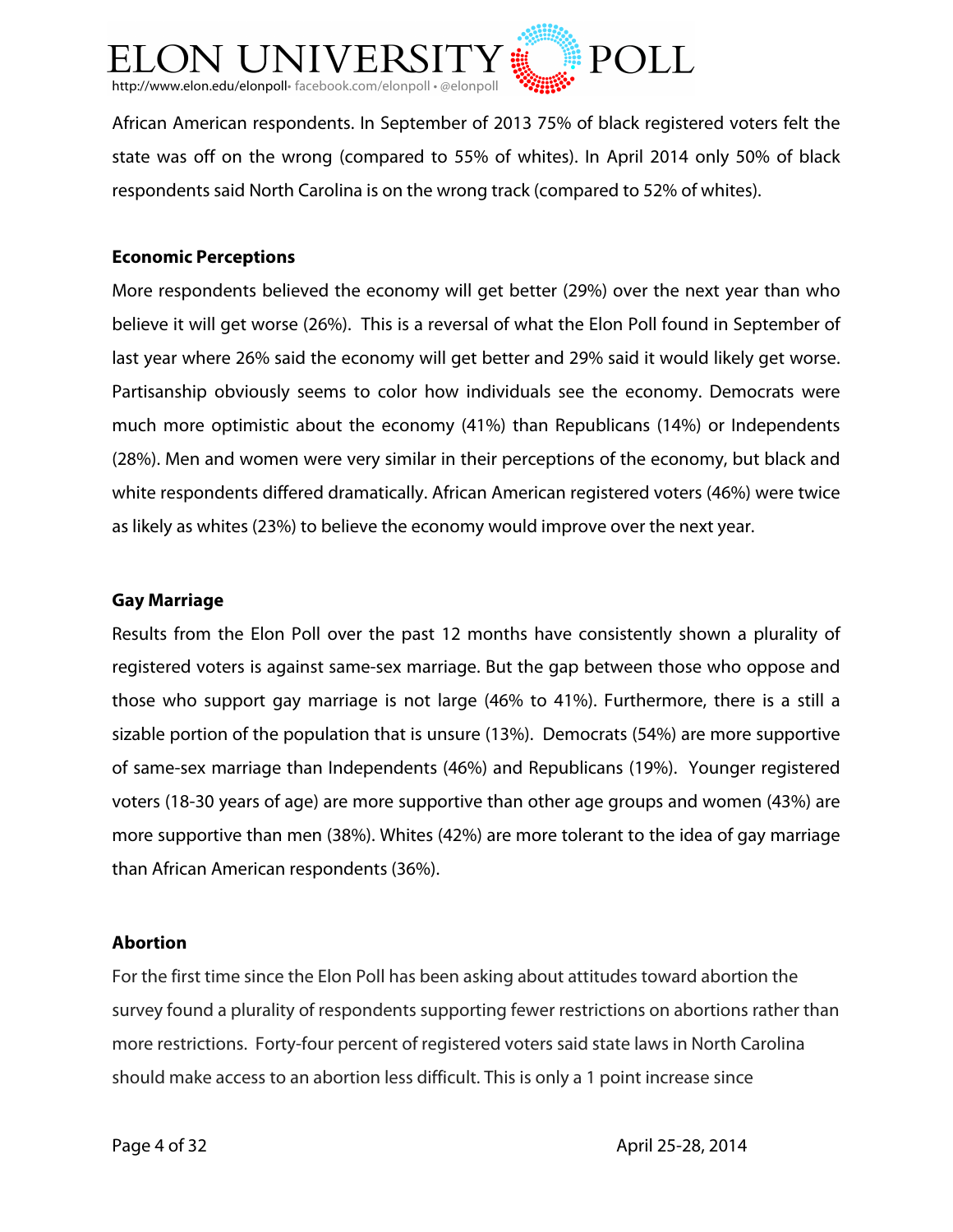

September 2013, but the percentage of those opposed to abortion declined 5 percentage points. The April poll found that the proportion of Democrats, Independents, and Republicans who support more restrictions on abortions all declined. In September of 2013 67% of Republicans wanted more restrictions on abortion, by April that dropped to 60%. Both Democrats and Republicans saw increase in the number of people who said they were unsure about the issue. Women were divided in September of 2013, with 39 percent saying access to abortion should be more difficult and 41 percent saying less difficult (only a 2 point difference). This most recent survey showed a remarkable shift in women, with 46 wanting less restriction and only 37% wanting more restrictions (a 9 point difference).

## **Voter Identification**

Seventy percent of registered voters support the law requiring photo identification in order to vote. This is a 5 point increase in support since November 2013. Republicans (96%) are the most supportive of the voter id law, followed by Independents (75%), then Democrats (45%). Support among Independents has increased 7 percentage points and 9 points for Democrats. September 2013 was the first time the Elon Poll found that a majority of Democrats and African Americans oppose photo identification requirements in order to vote. Prior to that time a majority of both Democrats and African Americans supported the voter ID law. The April 2014 poll found a majority of both groups still oppose the law, but support seems to have grown for both Democrats and blacks.

## **Affordable Care Act (Obamacare)**

Opposition to the Affordable Care Act seems to be decreasing over time. In November 2013 over half of registered voters (54%) believed the Affordable Care Act would make the healthcare situation in North Carolina worse. This declined to approximately 44% in April 2014. Still, only 35% those surveyed said it would make things better, while 14% said it wouldn't make much difference. Democrats are, not surprisingly, more optimistic about the law. Sixty-five percent feel the law will improve health care in the state (an 8 point increase since February of this year). Thirty-one percent of Independents are optimistic about the law (a 4 point increase from Feb. 2014). Republicans remain firm in their opposition to the law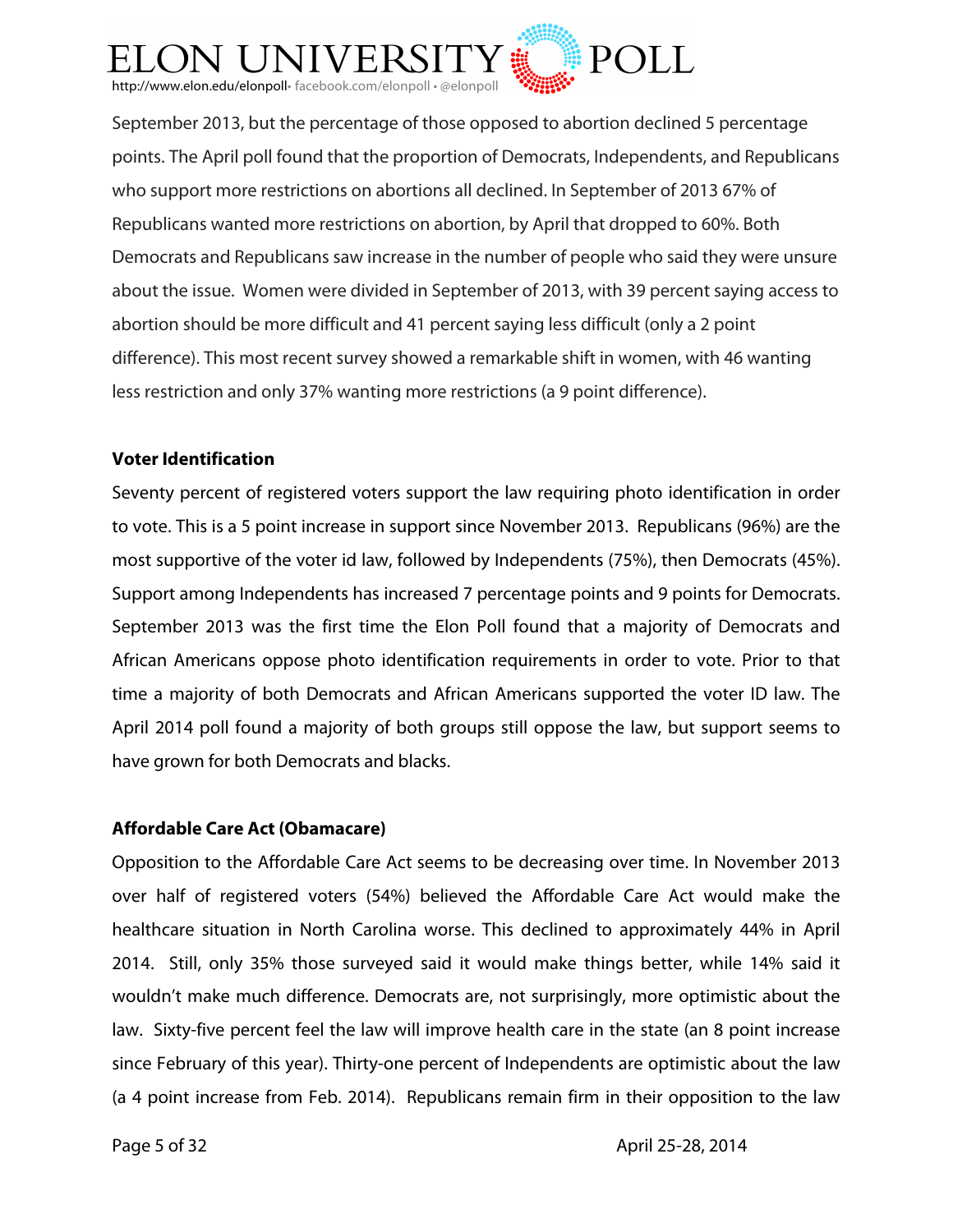

with only 3% believing Obamacare will improve health care (the same amount seen in Feb. 2014). Women (37%) were slightly more optimistic about the law than men (33%). African Americans (65%) feel far more positive about the ACA than whites (26%).

## **Immigration**

Over the past 12 months the Elon University Poll has consistently found that a majority of North Carolina respondents consider immigrants to be a benefit to the state. This recent survey found attitudes toward immigrants improved slightly with 54 percent of those surveyed saying immigrants are a benefit to North Carolina and 35 percent believing they are a burden. Younger registered voters (age 18 to 30) are the most likely to see immigrants as a benefit (64%). Sixty-two percent of Democrats see immigrants as a benefit to the state compared to only 37% of Republicans.

### **Affirmative Action**

Approximately half of the respondents were asked Question A, the other half Question B. The reason this was done was because the term Affirmative Action can be defined or described in a number of ways. Question A asked: "Do you approve or disapprove of affirmative action admissions programs at public universities that give preferences to minority applicants?" While Question B asked respondents: "Do you approve or disapprove of affirmative action programs at public universities that use an applicant's race or ethnicity as a factor in determining admissions?" The Question B version evoked more opposition to affirmative action than Question A (63% and 49% respectively). The different question wording seem to have the largest effect on African American respondents. Seventy-two percent of blacks approved of affirmative action as described by Question A, but only 54% approved of affirmative action as described by Question B.

-Dr. Kenneth E. Fernandez and Dr. Jason A. Husser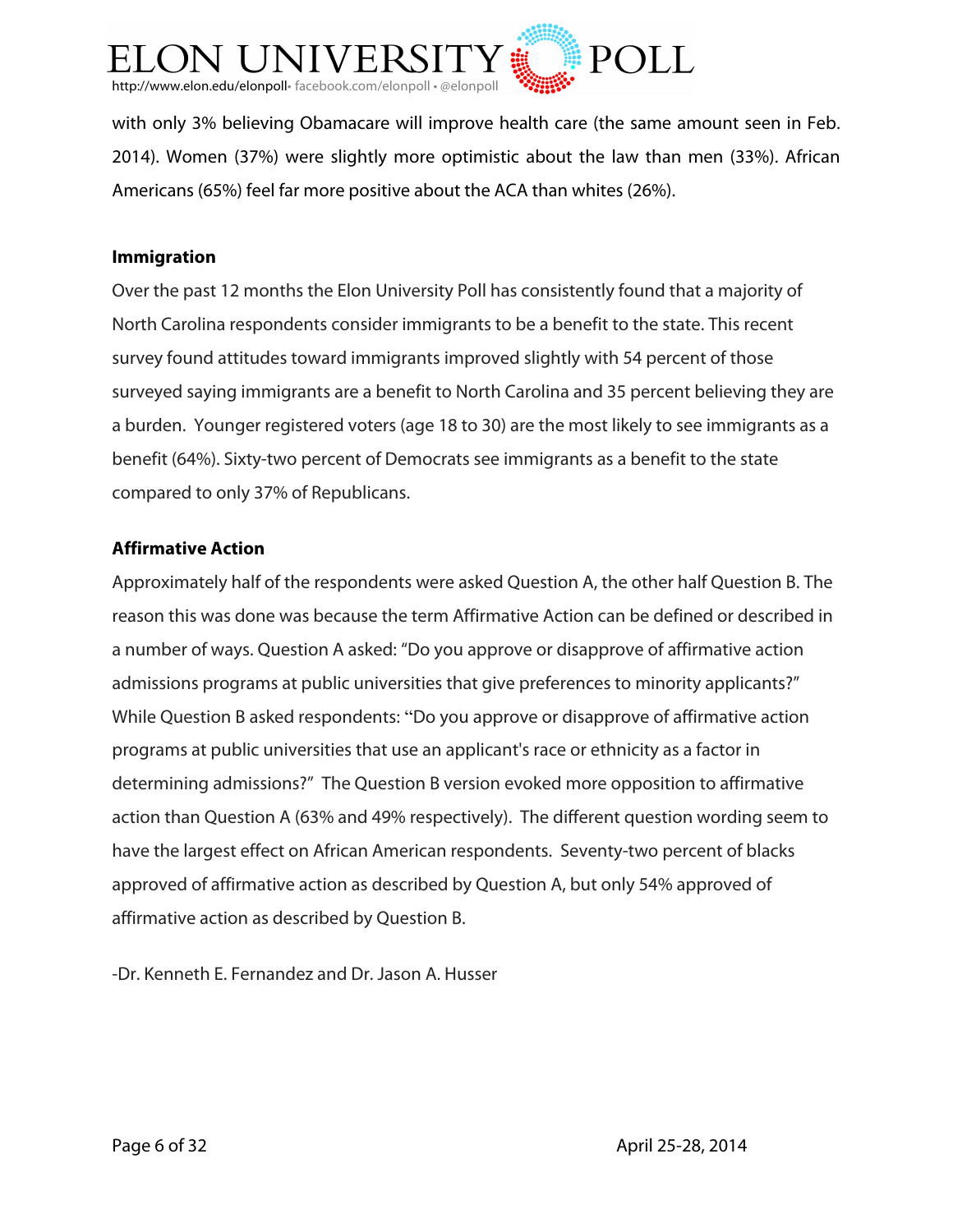

## **FREQUENCIES**

## **Most Important Issue**

What do you think is the most important issue in the United States?

## **Right Track - Wrong Track: Country**

Do you think things in the nation are generally headed in the right direction or do you think things are off on the wrong track?

## **Prospective Economic Evaluation**

Do you expect the economy to get better, get worse, or stay about the same over the next year?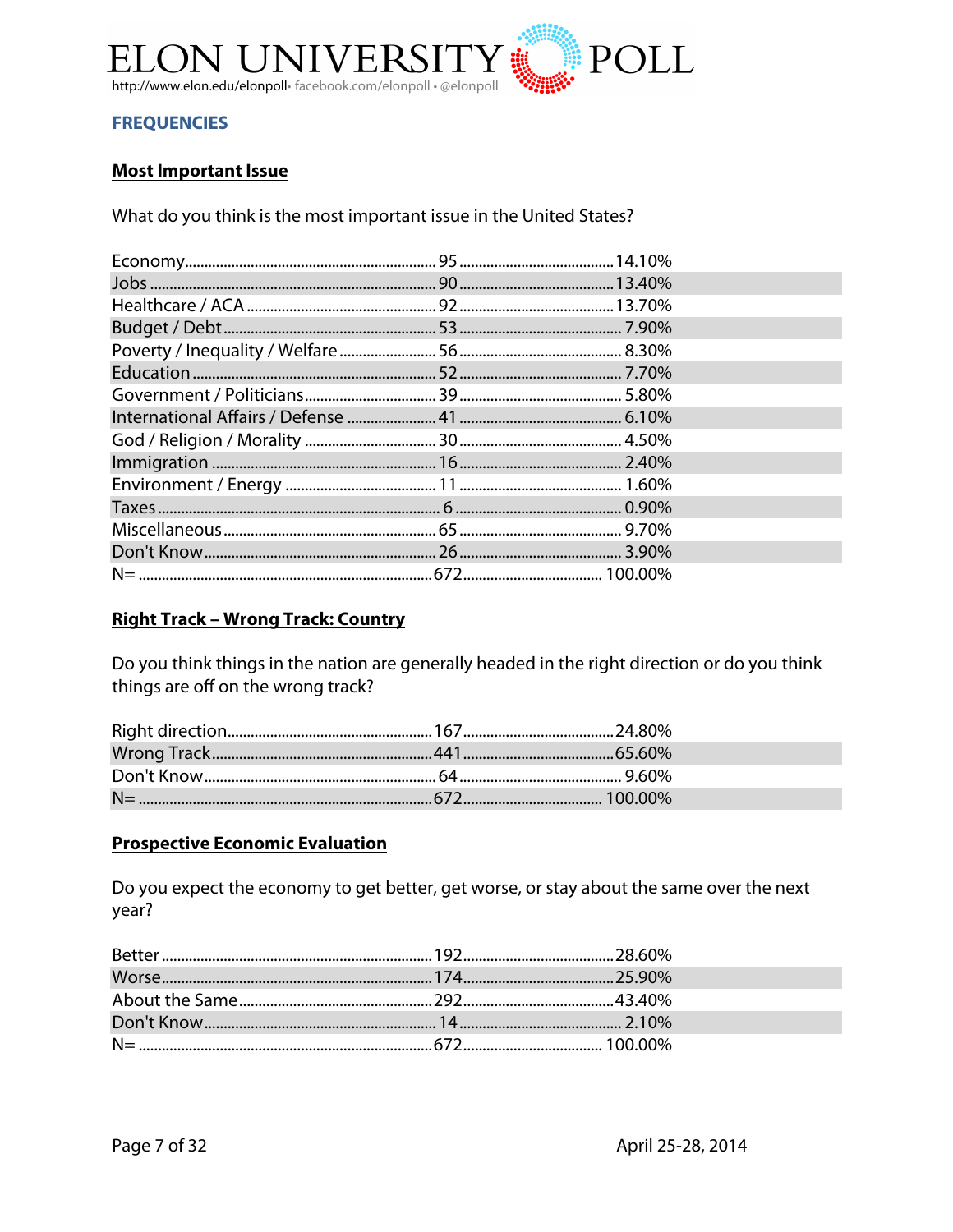

## **Right Track – Wrong Track: State**

Now, thinking about things in this state, do you think things in North Carolina are going in the right direction, or do you think things are off on the wrong track?

## **Gay marriage**

Do you support or oppose gay [same-sex] marriage?

### **Immigration**

Now moving to the issue of immigration…..Please indicate which statement comes closest to your own view, even if neither is exactly right. *1) Immigrants today are a benefit to North Carolina because of their hard work and job skills or 2) Immigrants today are a burden to North Carolina because they use public services. [1 and 2 are switched]*

Burden....................................................................232.......................................34.60% Benefit....................................................................361.......................................53.70% DK/Refused............................................................ 79........................................11.70% N= ............................................................................672.................................... 100.00%

#### **Voter ID Support**

Recently, North Carolina passed a law requiring voters to show some sort of government approved photo identification before they are allowed to vote… do you [support or oppose] this law?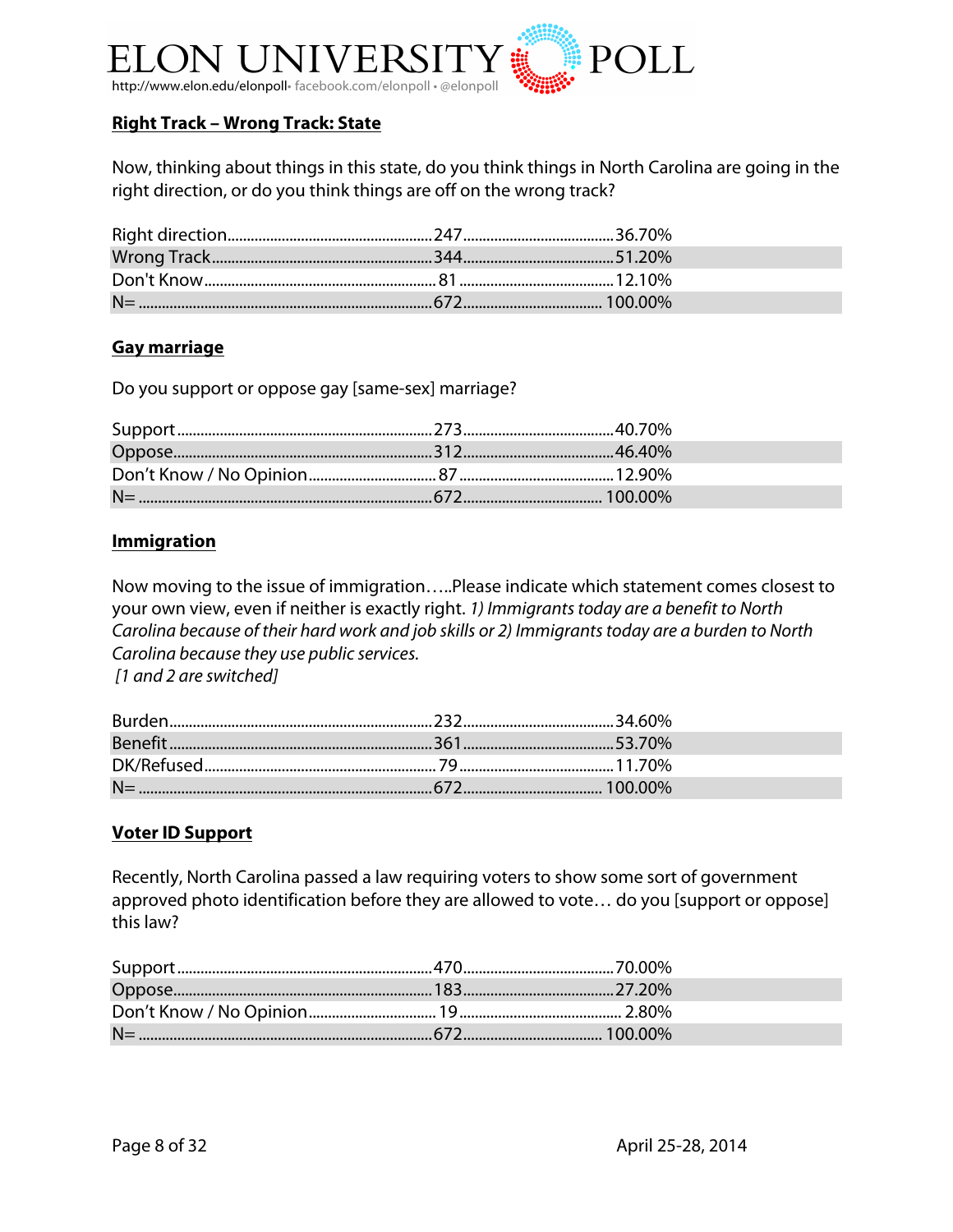

## **Minimum Wage**

What do you think the minimum hourly wage in North Carolina should be?

## **Affirmative Action (Question A)**

Do you approve or disapprove of affirmative action admissions programs at public universities that give preferences to minority applicants?

## **Affirmative Action (Question B)**

Do you approve or disapprove of affirmative action programs at public universities that use an applicant's race or ethnicity as a factor in determining admissions?

## **Abortion**

Now, thinking more generally, do you think state laws in North Carolina should make access to an abortion more difficult or less difficult?

Page 9 of 32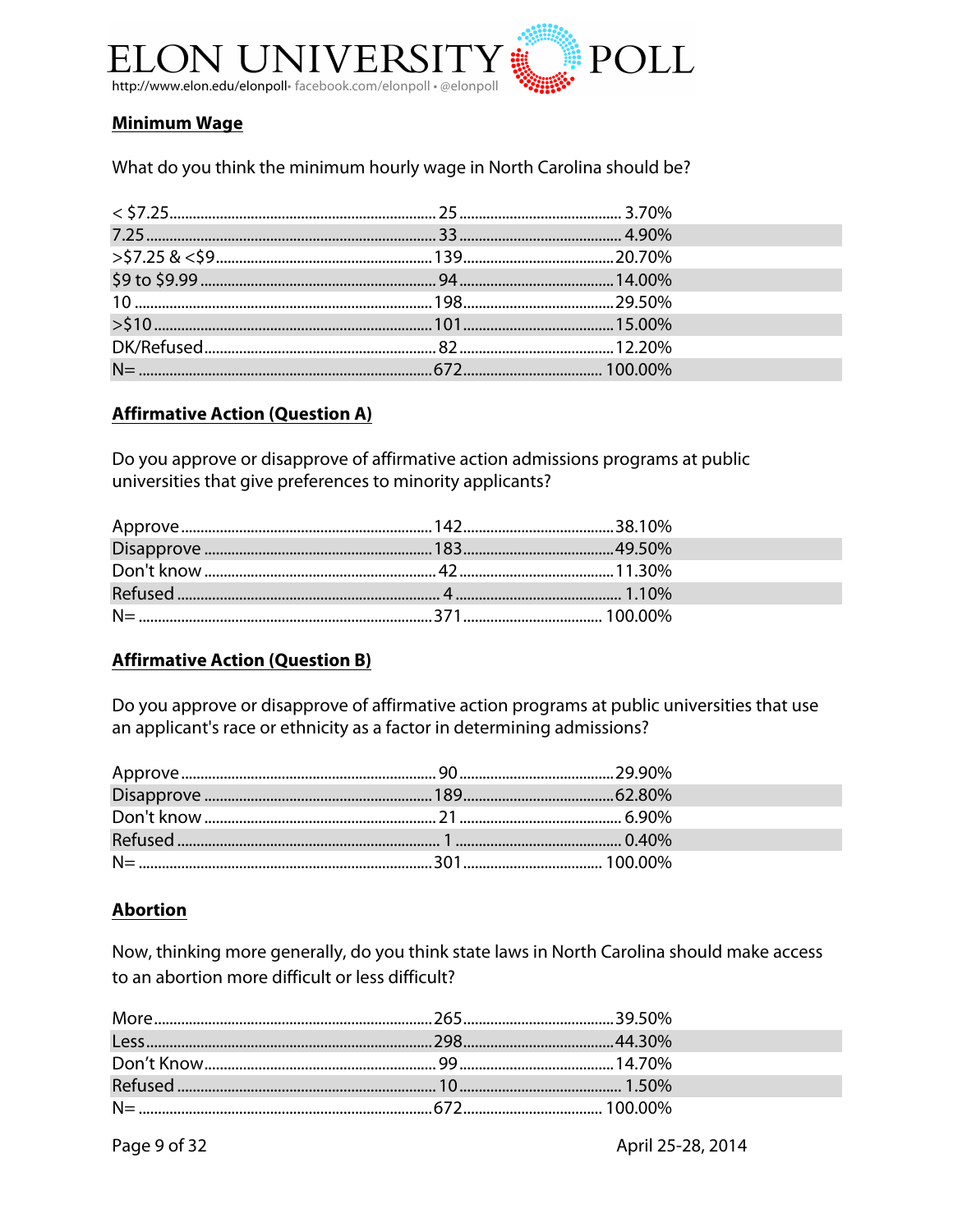

## **Obamacare**

In the long run, how do you think the Affordable Care Act, often referred to as Obamacare, will affect the healthcare situation in North Carolina as a whole? Will it make things better, not make much difference, or will it make things worse?

### **DEMOGRAPHICS**

#### **PartyID**

Generally speaking, do you usually think of yourself as a Democrat, Republican, Independent, or something else?

(If Party ID=1) Would you call yourself a strong Democrat or not a strong Democrat?

(If Party  $ID = 2$ ) Would you call yourself a strong Republican or not a strong Republican?

(If Party  $ID = 3, 4,$  or 8) Do you think of yourself as closer to the Republican Party or Democratic Party?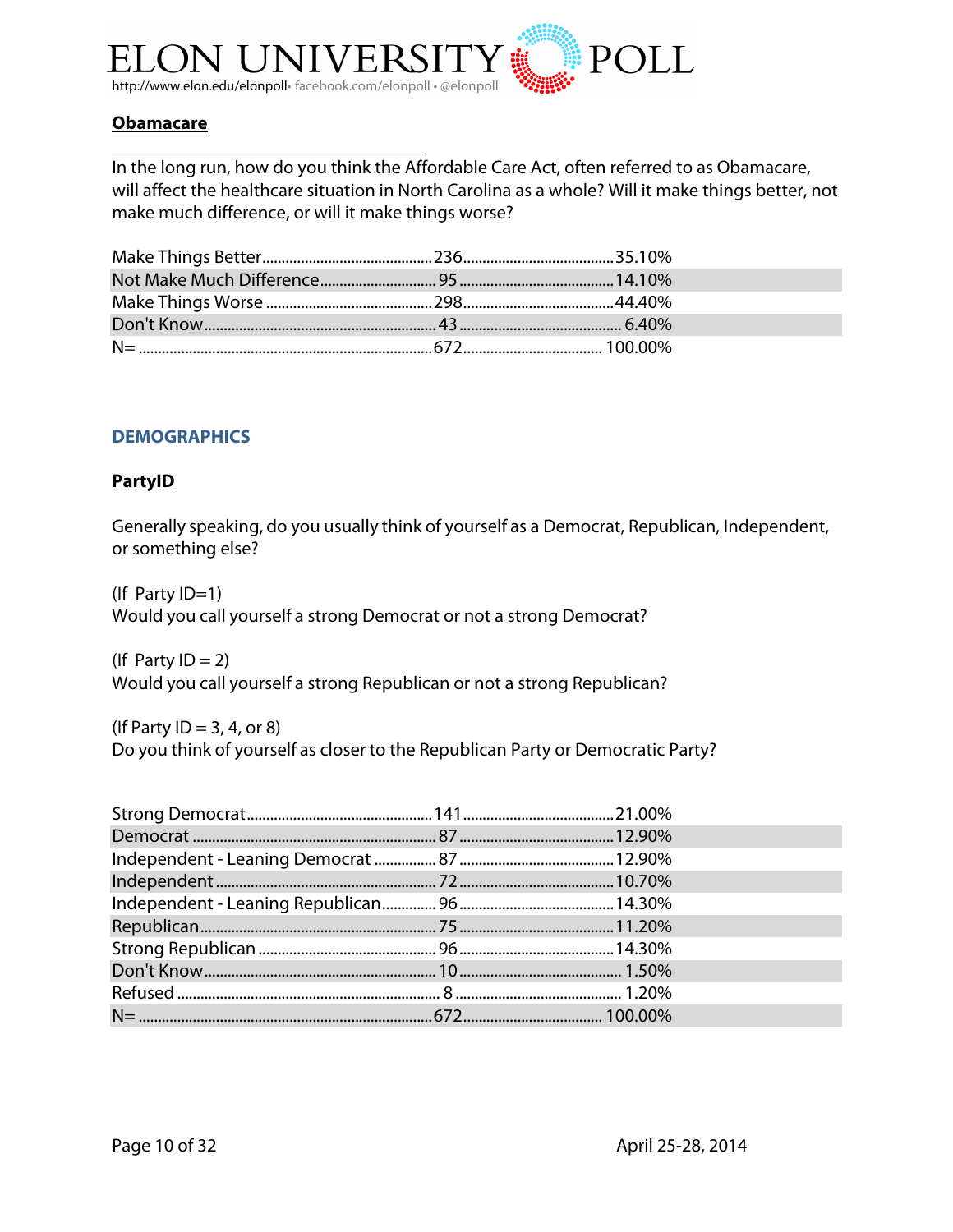

## **Ideology**

When it comes to politics, do you usually think of yourself as liberal, moderate, conservative, or haven't you thought much about this?

Would you call yourself extremely conservative or not extremely conservative? Would you call yourself extremely liberal or not extremely liberal? Would you call yourself slightly conservative or slightly liberal? If you had to choose, would you consider yourself a liberal, a conservative, or a moderate?

## **Education**

How much school have you completed?

## **Income**

Is your annual household income more or less than \$50,000? (If = Under \$50,000) Is it more or less than \$25,000? (If = Over \$50,000) Is it more or less than \$75,000?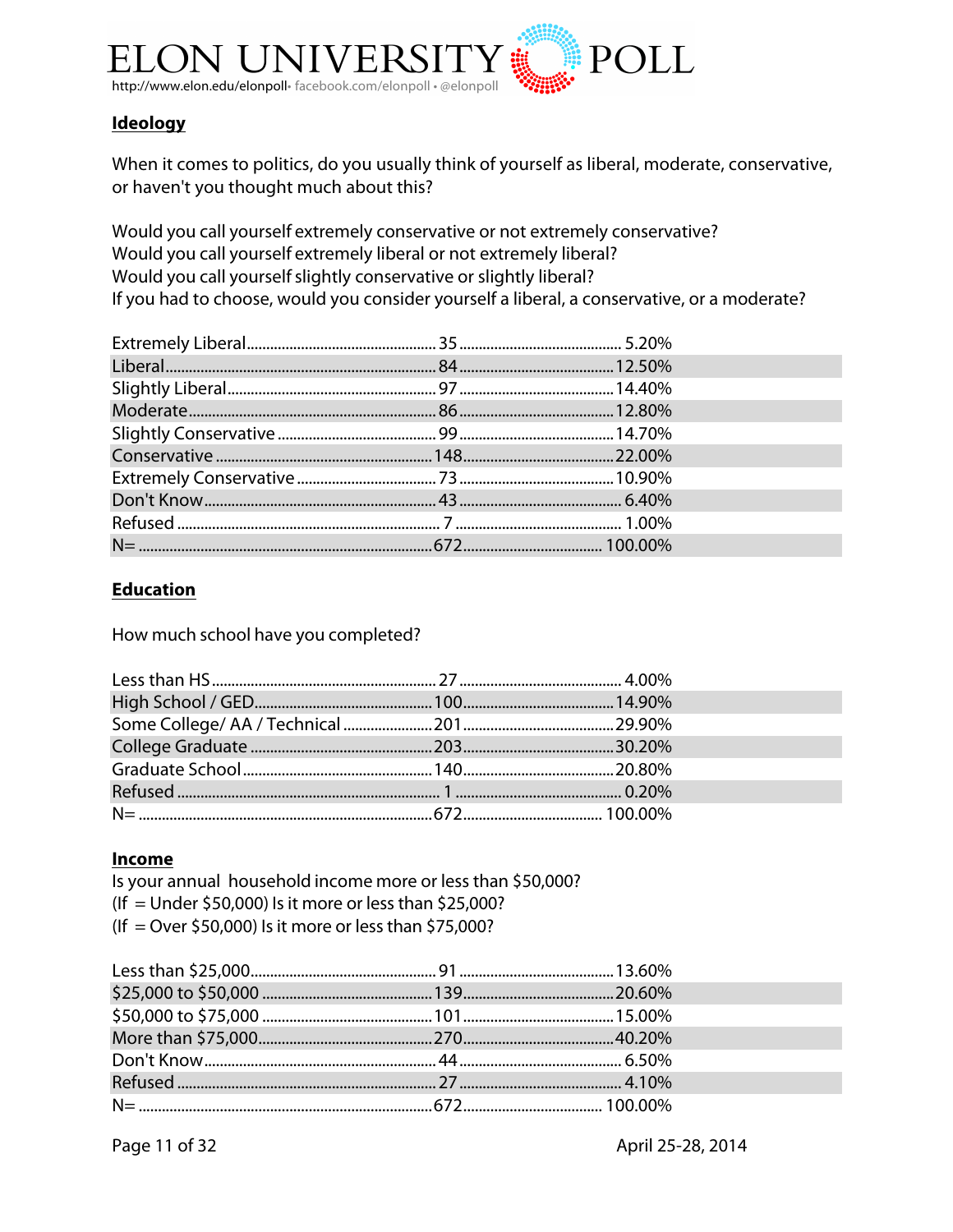

## <u>Age</u>

How old are you? [Continuous variable] Don't Know/Refused = 9999

## Race

For statistical purposes only, could you please tell me your race or ethnic background?

## Phone

[asked to cell phones only] Do you have a land line phone?

[asked to land line phones only] Do you have a cell phone?

## Gender

Was the person male or female?

| Male  |  |
|-------|--|
|       |  |
| $N =$ |  |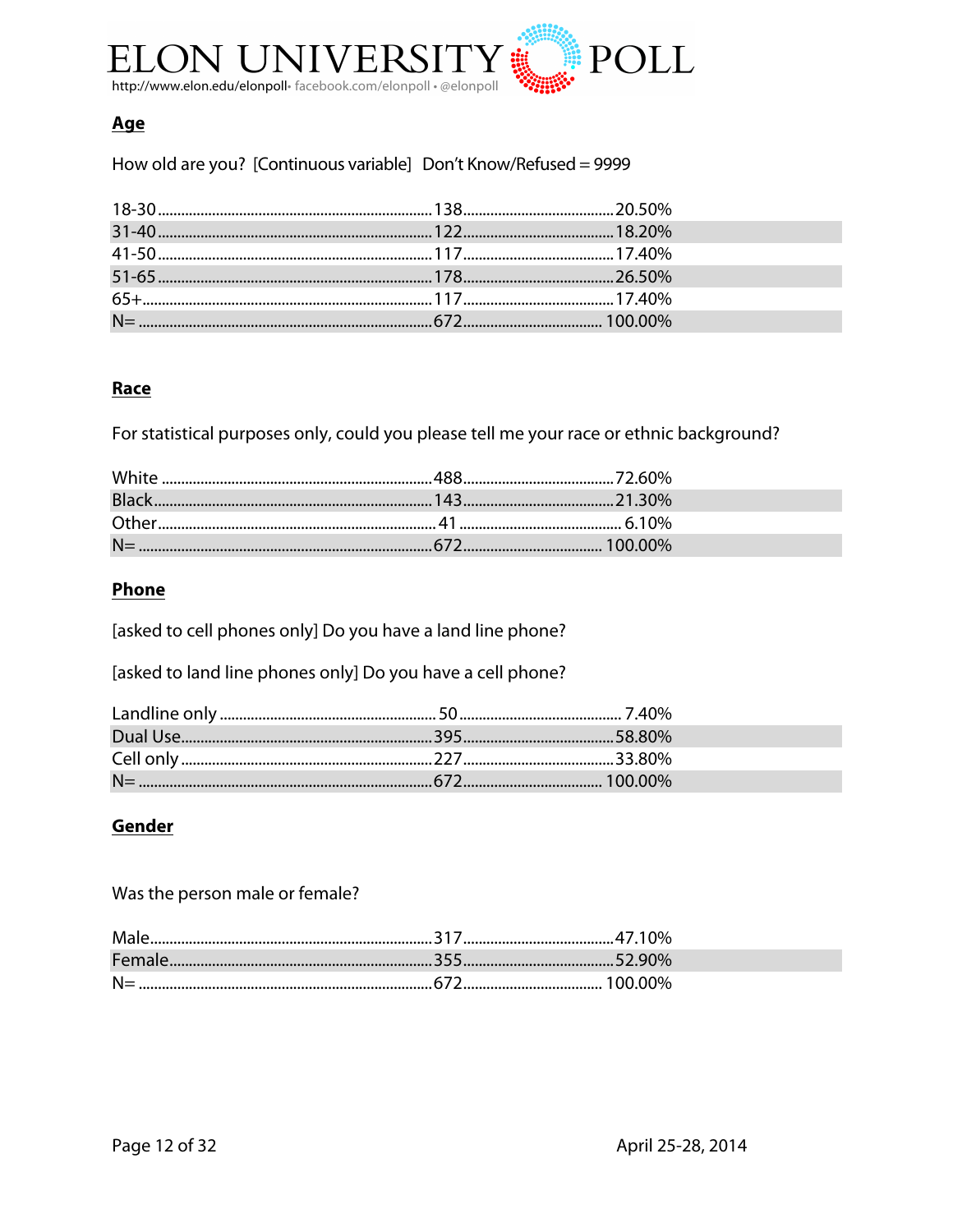

## **CROSS-TABULATIONS**

## **Right Track - Wrong Track: Country**

Do you think things in the nation are generally headed in the right direction or do you think things are off on the wrong track?

| <b>Perception of National Direction &amp; Partisanship</b> |    |    |    |     |  |  |  |
|------------------------------------------------------------|----|----|----|-----|--|--|--|
| Right direction Wrong Track Don't Know<br>Total            |    |    |    |     |  |  |  |
|                                                            | %  | %  | %  | %   |  |  |  |
| <b>Democrats</b>                                           | 43 | 42 | 15 | 100 |  |  |  |
| Independents                                               | 20 | 70 | 10 | 100 |  |  |  |
| <b>Republicans</b>                                         | 9  | 89 |    | 100 |  |  |  |
| Don't Know / Refused                                       |    | 84 | 10 | 100 |  |  |  |
| <b>Total</b>                                               | 25 | 66 | 10 | 100 |  |  |  |

| <b>Perception of National Direction &amp; Age</b> |                             |    |            |       |  |
|---------------------------------------------------|-----------------------------|----|------------|-------|--|
|                                                   | Right direction Wrong Track |    | Don't Know | Total |  |
|                                                   | %                           | %  | %          | %     |  |
| 18-30                                             | 27                          | 62 | 11         | 100   |  |
| 31-40                                             | 24                          | 62 | 14         | 100   |  |
| 41-50                                             | 24                          | 68 | 8          | 100   |  |
| 51-65                                             | 28                          | 67 | 6          | 100   |  |
| $65+$                                             | 20                          | 69 | 11         | 100   |  |
| <b>Total</b>                                      | 25                          | 66 | 10         | 100   |  |

| <b>Perception of National Direction &amp; Race</b> |    |    |            |       |  |
|----------------------------------------------------|----|----|------------|-------|--|
|                                                    |    |    | Don't Know | Total |  |
|                                                    | %  | %  | %          | %     |  |
| White                                              | 20 | 74 |            | 100   |  |
| <b>Black</b>                                       | 43 | 39 | 18         | 100   |  |
| <b>Other</b>                                       | 24 | 61 | 15         | 100   |  |
| <b>Total</b>                                       | 25 | 66 | 10         | 100   |  |

| <b>Perception of National Direction &amp; Gender</b> |    |    |    |     |  |
|------------------------------------------------------|----|----|----|-----|--|
| Don't Know<br>Total                                  |    |    |    |     |  |
|                                                      | %  | %  | %  | %   |  |
| <b>Male</b>                                          | 22 | 69 | 9  | 100 |  |
| Female                                               | 27 | 63 | 10 | 100 |  |
| <b>Total</b>                                         | 25 |    |    | 100 |  |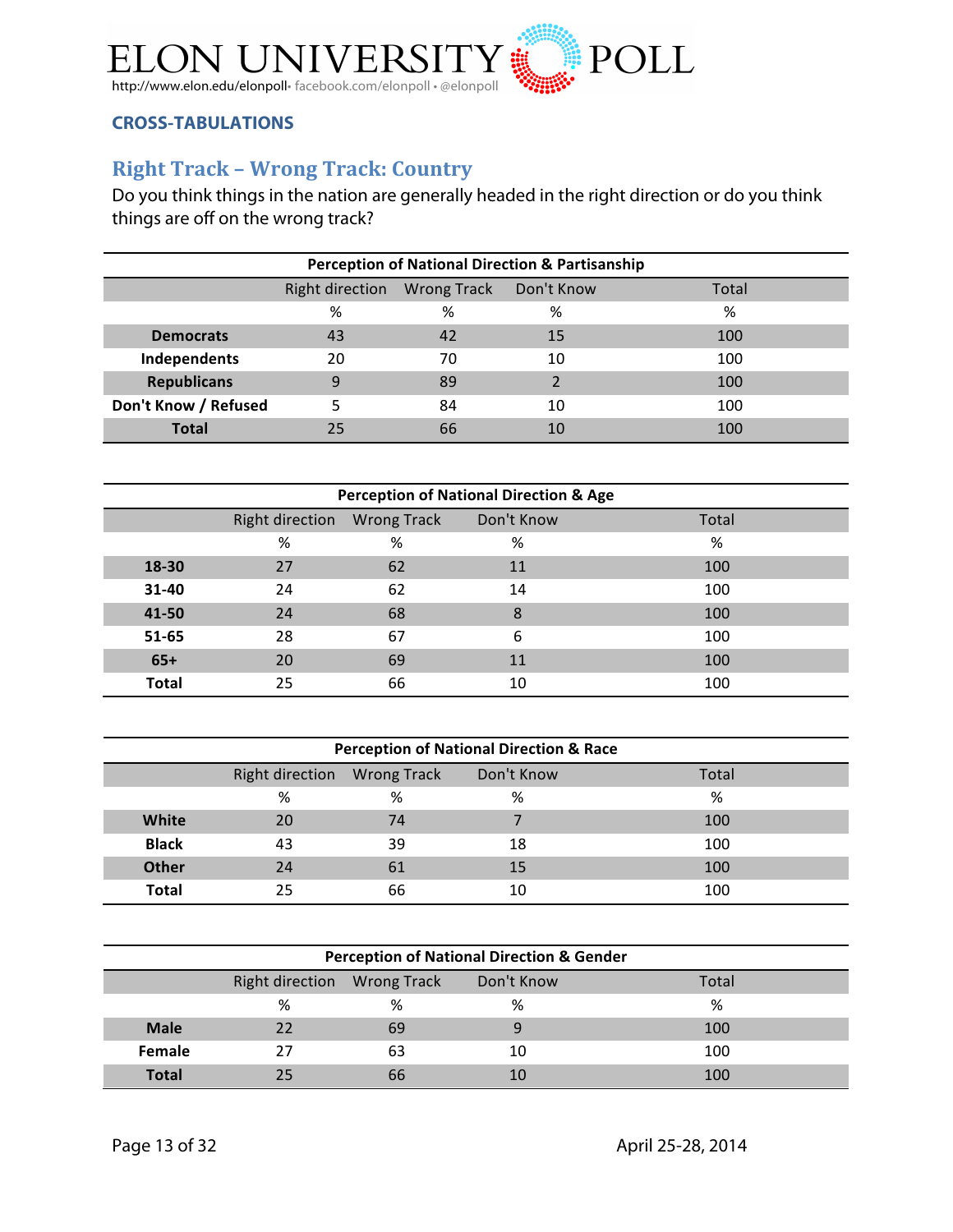

## **Right Track - Wrong Track: State**

Now, thinking about things in this state, do you think things in North Carolina are going in the right direction, or do you think things are off on the wrong track?

| <b>Perception of NC Direction &amp; Partisanship</b> |    |    |    |     |  |  |  |
|------------------------------------------------------|----|----|----|-----|--|--|--|
| Wrong Track Don't Know<br>Right direction<br>Total   |    |    |    |     |  |  |  |
|                                                      | %  | %  | %  | %   |  |  |  |
| <b>Democrats</b>                                     | 31 | 59 | 10 | 100 |  |  |  |
| Independents                                         | 35 | 53 | 12 | 100 |  |  |  |
| <b>Republicans</b>                                   | 49 | 36 | 15 | 100 |  |  |  |
| Don't Know / Refused                                 | 11 | 75 | 14 | 100 |  |  |  |
| <b>Total</b>                                         | 37 | 51 | 12 | 100 |  |  |  |

| <b>Perception of NC Direction &amp; Age</b> |                 |                    |            |       |  |  |  |  |
|---------------------------------------------|-----------------|--------------------|------------|-------|--|--|--|--|
|                                             | Right direction | <b>Wrong Track</b> | Don't Know | Total |  |  |  |  |
|                                             | %               | %                  | %          | %     |  |  |  |  |
| 18-30                                       | 45              | 42                 | 13         | 100   |  |  |  |  |
| 31-40                                       | 35              | 53                 | 12         | 100   |  |  |  |  |
| 41-50                                       | 41              | 50                 | 9          | 100   |  |  |  |  |
| 51-65                                       | 35              | 55                 | 10         | 100   |  |  |  |  |
| $65+$                                       | 27              | 56                 | 18         | 100   |  |  |  |  |
| <b>Total</b>                                | 37              | 51                 | 12         | 100   |  |  |  |  |

| <b>Perception of NC Direction &amp; Race</b> |                             |    |            |       |  |  |  |  |
|----------------------------------------------|-----------------------------|----|------------|-------|--|--|--|--|
|                                              | Right direction Wrong Track |    | Don't Know | Total |  |  |  |  |
|                                              | %                           | %  | %          | %     |  |  |  |  |
| White                                        | 36                          | 52 | 13         | 100   |  |  |  |  |
| <b>Black</b>                                 | 36                          | 50 | 14         | 100   |  |  |  |  |
| <b>Other</b>                                 | 50                          | 50 |            | 100   |  |  |  |  |
| <b>Total</b>                                 | 37                          | 51 |            | 100   |  |  |  |  |

| <b>Perception of NC Direction &amp; Gender</b> |                     |    |    |     |  |  |  |  |
|------------------------------------------------|---------------------|----|----|-----|--|--|--|--|
|                                                | Don't Know<br>Total |    |    |     |  |  |  |  |
|                                                | %                   | %  | %  | %   |  |  |  |  |
| <b>Male</b>                                    | 50                  |    |    | 100 |  |  |  |  |
| Female                                         | 25                  | 60 | 15 | 100 |  |  |  |  |
| <b>Total</b>                                   | 37                  |    |    | 100 |  |  |  |  |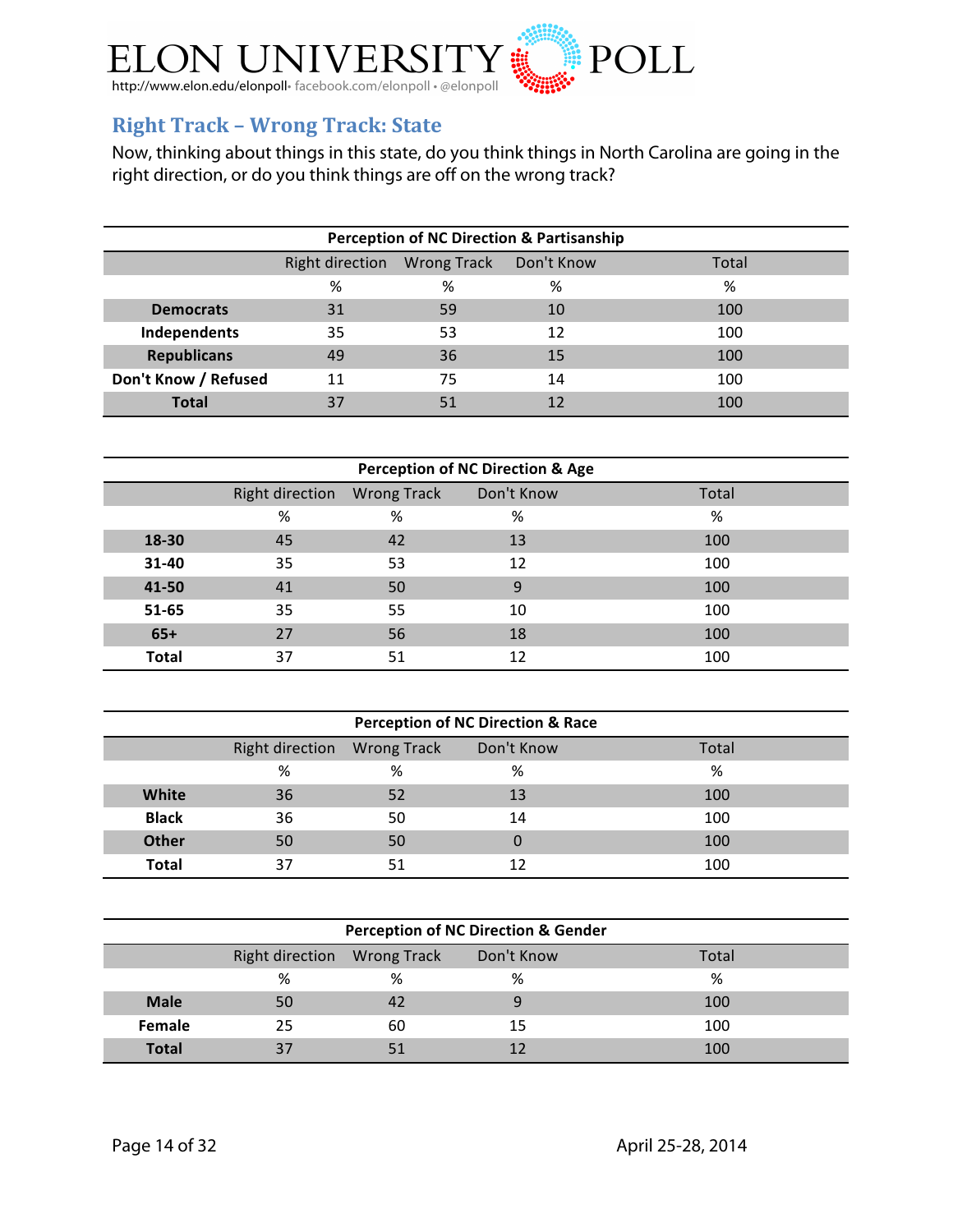

## **Gay&Marriage**

Do you [support or oppose] gay marriage?

| Gay Marriage & Partisanship                           |    |    |    |     |  |  |  |
|-------------------------------------------------------|----|----|----|-----|--|--|--|
| Don't Know / No Opinion<br>Total<br>Oppose<br>Support |    |    |    |     |  |  |  |
|                                                       | %  | %  | %  | %   |  |  |  |
| <b>Democrats</b>                                      | 53 | 35 | 12 | 100 |  |  |  |
| Independents                                          | 46 | 41 | 13 | 100 |  |  |  |
| <b>Republicans</b>                                    | 19 | 69 | 12 | 100 |  |  |  |
| Don't Know / Refused                                  | 19 | 52 | 28 | 100 |  |  |  |
| <b>Total</b>                                          | 41 | 46 | 13 | 100 |  |  |  |

| Gay Marriage & Age |         |        |                         |       |  |  |  |
|--------------------|---------|--------|-------------------------|-------|--|--|--|
|                    | Support | Oppose | Don't Know / No Opinion | Total |  |  |  |
|                    | %       | %      | %                       | %     |  |  |  |
| 18-30              | 55      | 34     | 10                      | 100   |  |  |  |
| 31-40              | 45      | 46     | 9                       | 100   |  |  |  |
| 41-50              | 32      | 54     | 13                      | 100   |  |  |  |
| 51-65              | 37      | 48     | 15                      | 100   |  |  |  |
| $65+$              | 34      | 50     | 16                      | 100   |  |  |  |
| <b>Total</b>       | 41      | 46     | 13                      | 100   |  |  |  |

| <b>Gay Marriage &amp; Race</b> |    |    |                                        |       |  |  |  |
|--------------------------------|----|----|----------------------------------------|-------|--|--|--|
|                                |    |    | Support Oppose Don't Know / No Opinion | Total |  |  |  |
|                                | %  | %  | %                                      | %     |  |  |  |
| <b>White</b>                   | 42 | 45 | 12                                     | 100   |  |  |  |
| <b>Black</b>                   | 36 | 48 | 17                                     | 100   |  |  |  |
| <b>Other</b>                   | 41 | 53 |                                        | 100   |  |  |  |
| Total                          | 41 | 46 | 13                                     | 100   |  |  |  |

| <b>Gay Marriage &amp; Gender</b> |    |    |                                        |       |  |  |  |
|----------------------------------|----|----|----------------------------------------|-------|--|--|--|
|                                  |    |    | Support Oppose Don't Know / No Opinion | Total |  |  |  |
|                                  | %  | %  | %                                      | %     |  |  |  |
| <b>Male</b>                      | 38 | 50 | 11                                     | 100   |  |  |  |
| <b>Female</b>                    | 43 | 43 | 15                                     | 100   |  |  |  |
| <b>Total</b>                     | 41 | 46 | 13                                     | 100   |  |  |  |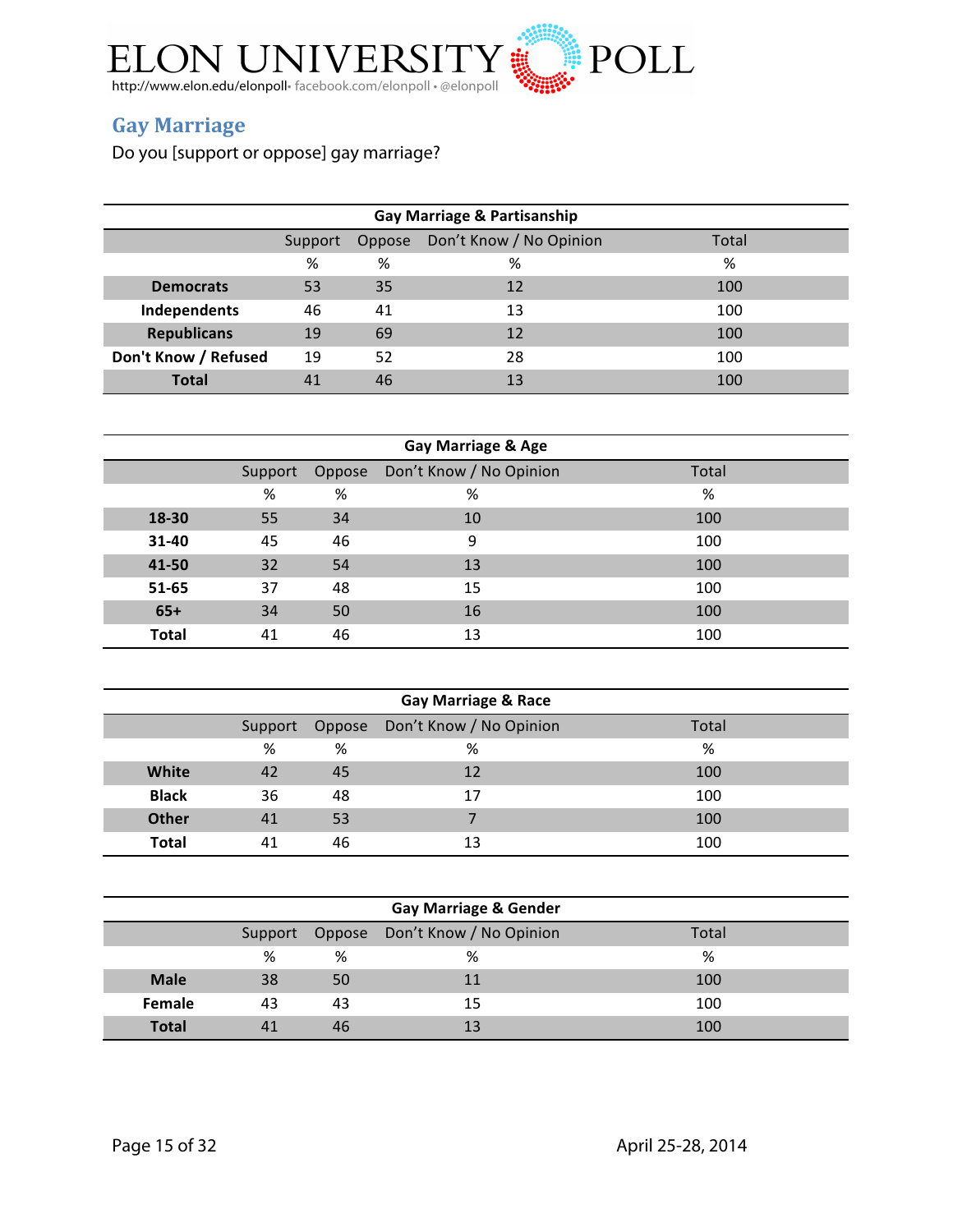

## **Immigration**

Now moving to the issue of immigration…..Please indicate which statement comes closest to your own view, even if neither is exactly right. 1) Immigrants today are a benefit to North Carolina because of their hard work and job skills or 2) Immigrants today are a burden to North Carolina because they use public services. [rotated]

| <b>Immigration &amp; Partisanship</b>           |    |    |    |     |  |  |  |
|-------------------------------------------------|----|----|----|-----|--|--|--|
| DK/Refused<br>Benefit<br>Total<br><b>Burden</b> |    |    |    |     |  |  |  |
|                                                 | %  | %  | %  | %   |  |  |  |
| <b>Democrats</b>                                | 27 | 62 | 11 | 100 |  |  |  |
| Independents                                    | 32 | 59 | 9  | 100 |  |  |  |
| <b>Republicans</b>                              | 49 | 37 | 13 | 100 |  |  |  |
| Don't Know / Refused                            | 32 | 25 | 44 | 100 |  |  |  |
| <b>Total</b>                                    | 35 | 54 | 12 | 100 |  |  |  |

| <b>Immigration &amp; Age</b> |               |                |            |       |  |  |
|------------------------------|---------------|----------------|------------|-------|--|--|
|                              | <b>Burden</b> | <b>Benefit</b> | DK/Refused | Total |  |  |
|                              | %             | %              | %          | %     |  |  |
| 18-30                        | 30            | 64             | 6          | 100   |  |  |
| 31-40                        | 29            | 59             | 12         | 100   |  |  |
| 41-50                        | 44            | 45             | 10         | 100   |  |  |
| 51-65                        | 38            | 51             | 11         | 100   |  |  |
| $65+$                        | 31            | 48             | 21         | 100   |  |  |
| <b>Total</b>                 | 35            | 54             | 12         | 100   |  |  |

| <b>Immigration &amp; Race</b> |               |         |            |       |  |  |
|-------------------------------|---------------|---------|------------|-------|--|--|
|                               | <b>Burden</b> | Benefit | DK/Refused | Total |  |  |
|                               | %             | %       | %          | %     |  |  |
| <b>White</b>                  | 38            | 51      | 12         | 100   |  |  |
| <b>Black</b>                  | 25            | 64      | 11         | 100   |  |  |
| <b>Other</b>                  | 34            | 55      | 11         | 100   |  |  |
| <b>Total</b>                  | 35            | 54      | 12         | 100   |  |  |

| <b>Immigration &amp; Gender</b> |               |         |            |       |  |  |
|---------------------------------|---------------|---------|------------|-------|--|--|
|                                 | <b>Burden</b> | Benefit | DK/Refused | Total |  |  |
|                                 | %             | %       | %          | %     |  |  |
| <b>Male</b>                     | 33            | 55      | 11         | 100   |  |  |
| Female                          | 36            | 52      | 12         | 100   |  |  |
| <b>Total</b>                    | 35            | 54      | 12         | 100   |  |  |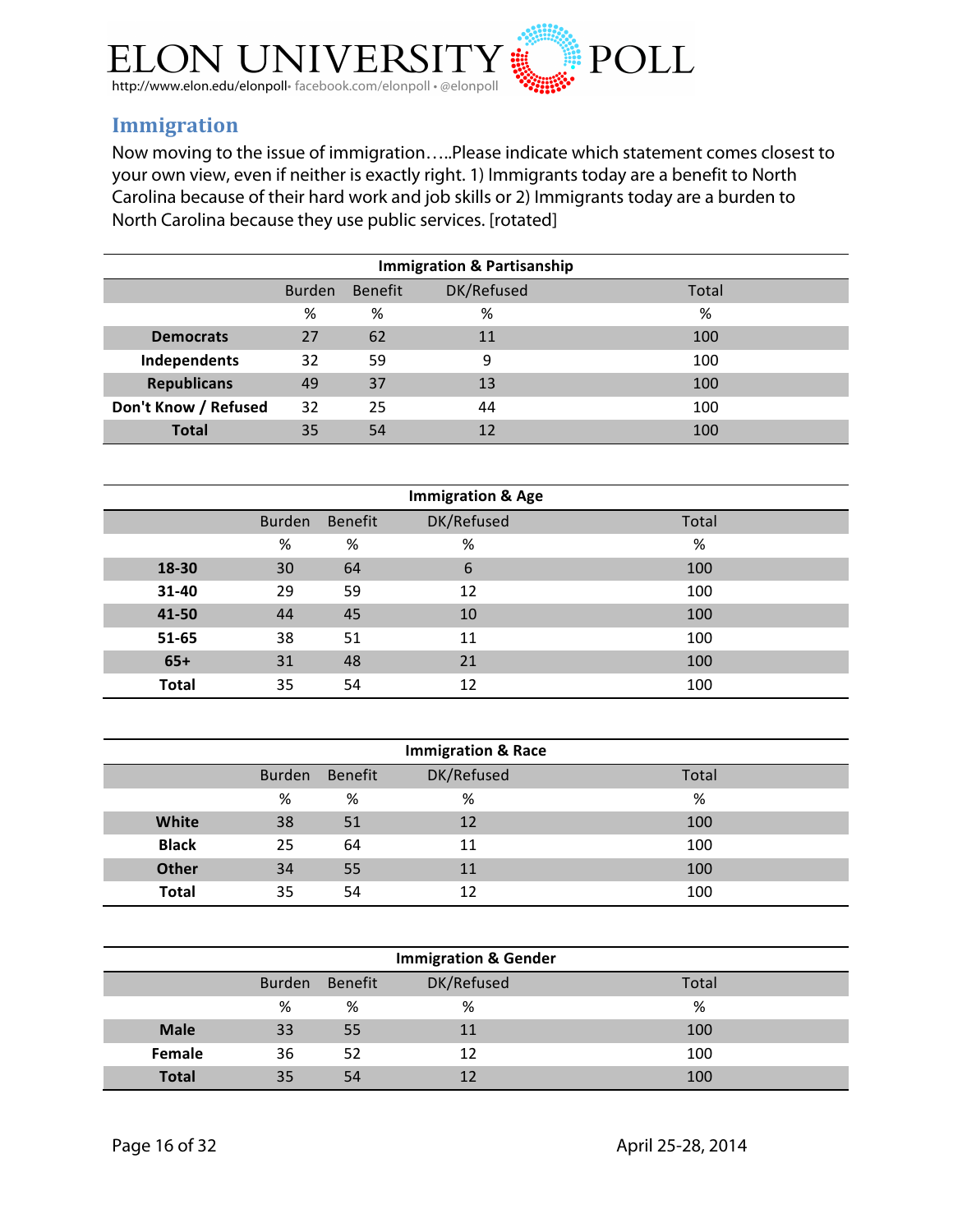

## **Voter ID Support**

Recently, North Carolina passed a law requiring voters to show some sort of government approved photo identification before they are allowed to vote… do you [support or oppose] this law?

| <b>Voter ID &amp; Partisanship</b> |         |        |                         |       |  |
|------------------------------------|---------|--------|-------------------------|-------|--|
|                                    | Support | Oppose | Don't Know / No Opinion | Total |  |
|                                    | %       | %      | %                       | %     |  |
| <b>Democrats</b>                   | 45      | 50     | 6                       | 100   |  |
| Independents                       | 75      | 23     |                         | 100   |  |
| <b>Republicans</b>                 | 97      | 3      |                         | 100   |  |
| Don't Know / Refused               | 54      | 31     | 15                      | 100   |  |
| <b>Total</b>                       | 70      | 27     |                         | 100   |  |

| Voter ID & Age |         |    |                                |       |  |  |
|----------------|---------|----|--------------------------------|-------|--|--|
|                | Support |    | Oppose Don't Know / No Opinion | Total |  |  |
|                | %       | %  | %                              | %     |  |  |
| 18-30          | 77      | 23 | $\boldsymbol{0}$               | 100   |  |  |
| 31-40          | 63      | 34 | 3                              | 100   |  |  |
| 41-50          | 76      | 23 |                                | 100   |  |  |
| 51-65          | 70      | 28 | າ                              | 100   |  |  |
| $65+$          | 64      | 27 | 8                              | 100   |  |  |
| <b>Total</b>   | 70      | 27 | 3                              | 100   |  |  |

| <b>Voter ID &amp; Race</b> |    |    |                                        |       |  |  |
|----------------------------|----|----|----------------------------------------|-------|--|--|
|                            |    |    | Support Oppose Don't Know / No Opinion | Total |  |  |
|                            | %  | %  | %                                      | %     |  |  |
| White                      | 77 | 21 |                                        | 100   |  |  |
| <b>Black</b>               | 43 | 50 |                                        | 100   |  |  |
| <b>Other</b>               | 75 | 23 |                                        | 100   |  |  |
| <b>Total</b>               | 70 | 27 |                                        | 100   |  |  |

|               | <b>Voter ID &amp; Gender</b> |    |                                        |       |  |  |  |
|---------------|------------------------------|----|----------------------------------------|-------|--|--|--|
|               |                              |    | Support Oppose Don't Know / No Opinion | Total |  |  |  |
|               | %                            | %  | %                                      | %     |  |  |  |
| <b>Male</b>   | 76                           | 24 |                                        | 100   |  |  |  |
| <b>Female</b> | 65                           | 30 |                                        | 100   |  |  |  |
| <b>Total</b>  | 70                           | 27 |                                        | 100   |  |  |  |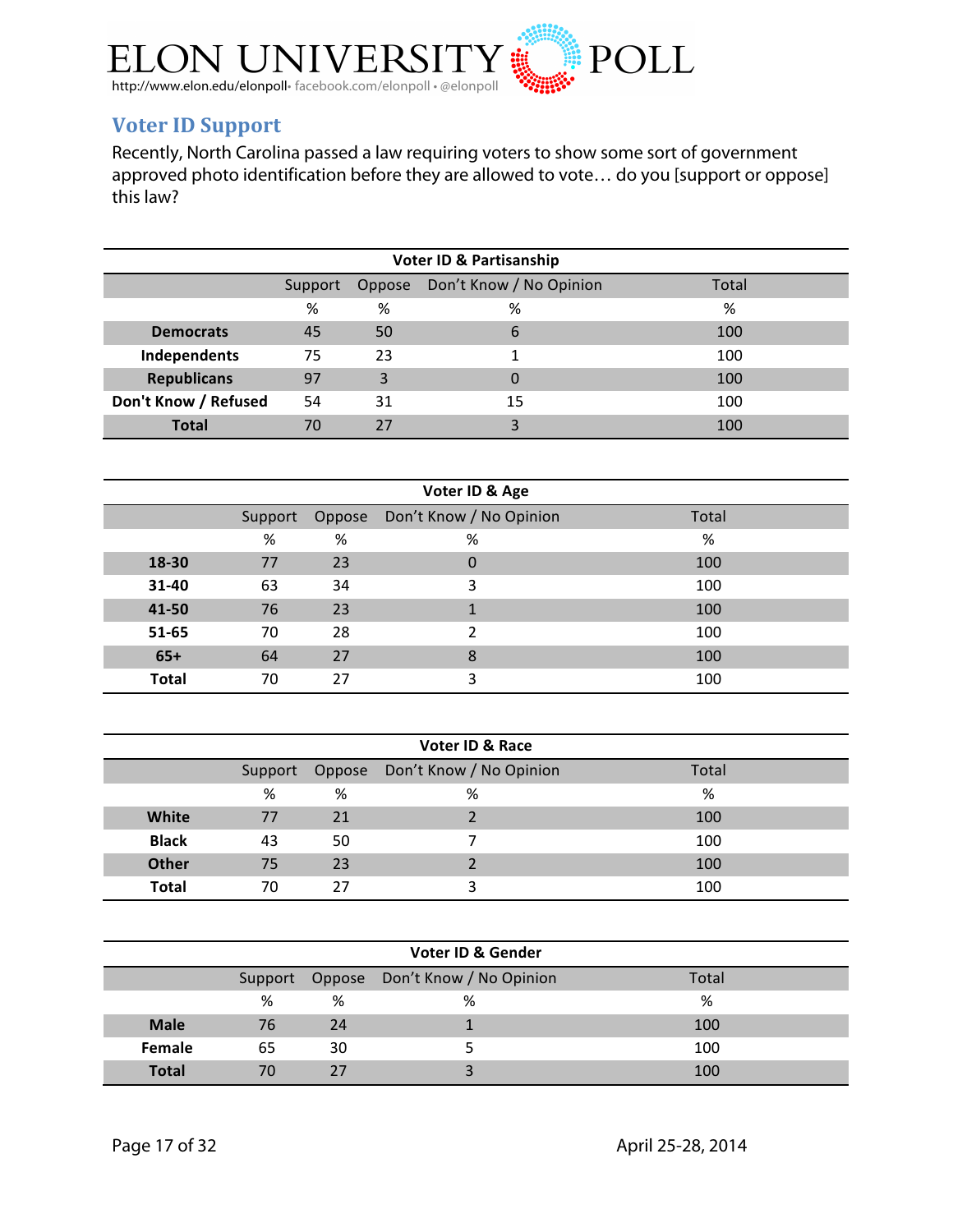

## **Affirmative Action (Question A)**

Do you approve or disapprove of affirmative action admissions programs at public universities that give preferences to minority applicants?

| <b>Affirmative Action (Question A) &amp; Partisanship</b> |         |            |            |         |       |
|-----------------------------------------------------------|---------|------------|------------|---------|-------|
|                                                           | Approve | Disapprove | Don't know | Refused | Total |
|                                                           | %       | %          | %          | %       | %     |
| <b>Democrats</b>                                          | 59      | 32         | 9          | 0       | 100   |
| Independents                                              | 36      | 48         | 15         |         | 100   |
| <b>Republicans</b>                                        | 14      | 81         | 4          |         | 100   |
| Don't Know / Refused                                      | 25      |            | 61         | 14      | 100   |
| <b>Total</b>                                              | 38      | 49         | 11         |         | 100   |

| <b>Affirmative Action (Question A) &amp; Age</b> |         |            |            |                |       |  |
|--------------------------------------------------|---------|------------|------------|----------------|-------|--|
|                                                  | Approve | Disapprove | Don't know | Refused        | Total |  |
|                                                  | %       | %          | %          | %              | %     |  |
| 18-30                                            | 61      | 24         | 14         | 0              | 100   |  |
| $31 - 40$                                        | 41      | 48         | 9          | 2              | 100   |  |
| 41-50                                            | 30      | 58         | 12         | 0              | 100   |  |
| $51 - 65$                                        | 32      | 59         | 7          | $\overline{2}$ | 100   |  |
| $65+$                                            | 30      | 52         | 17         |                | 100   |  |
| <b>Total</b>                                     | 38      | 49         | 11         |                | 100   |  |

| <b>Affirmative Action (Question A) &amp; Race</b> |         |            |            |         |       |  |
|---------------------------------------------------|---------|------------|------------|---------|-------|--|
|                                                   | Approve | Disapprove | Don't know | Refused | Total |  |
|                                                   | %       | %          | %          | %       | %     |  |
| White                                             | 26      | 61         | 12         |         | 100   |  |
| <b>Black</b>                                      | 72      | 15         | 11         |         | 100   |  |
| <b>Other</b>                                      | 61      | 31         | 8          |         | 100   |  |
| Total                                             | 38      | 49         |            |         | 100   |  |

| <b>Affirmative Action (Question A) &amp; Gender</b> |         |            |            |         |       |  |
|-----------------------------------------------------|---------|------------|------------|---------|-------|--|
|                                                     | Approve | Disapprove | Don't know | Refused | Total |  |
|                                                     | %       | %          | %          | %       | %     |  |
| <b>Male</b>                                         | 37      | 52         | 10         |         | 100   |  |
| Female                                              | 39      | 47         | 12         |         | 100   |  |
| <b>Total</b>                                        | 38      | 49         |            |         | 100   |  |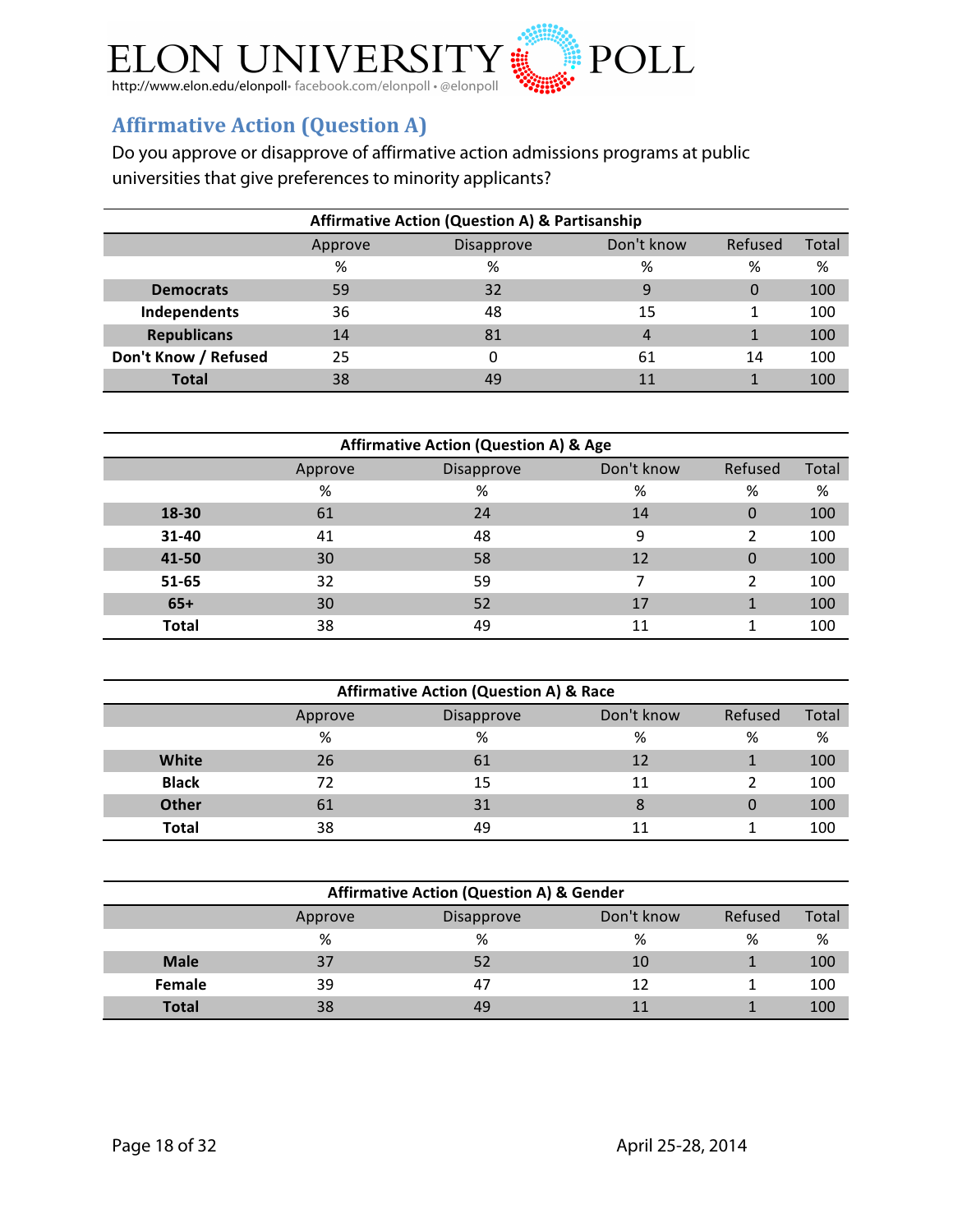

## **Affirmative Action (Question B)**

Do you approve or disapprove of affirmative action programs at public universities that use an applicant's race or ethnicity as a factor in determining admissions?

| <b>Affirmative Action (Question B) &amp; Partisanship</b> |         |            |            |         |       |
|-----------------------------------------------------------|---------|------------|------------|---------|-------|
|                                                           | Approve | Disapprove | Don't know | Refused | Total |
|                                                           | %       | %          | %          | %       | %     |
| <b>Democrats</b>                                          | 51      | 38         | 10         |         | 100   |
| Independents                                              | 26      | 70         | 4          | 0       | 100   |
| <b>Republicans</b>                                        | 8       | 85         |            | 0       | 100   |
| Don't Know / Refused                                      | 34      | 44         | 22         | 0       | 100   |
| <b>Total</b>                                              | 30      | 63         |            |         | 100   |

| <b>Affirmative Action (Question B) &amp; Age</b> |         |            |            |         |       |  |
|--------------------------------------------------|---------|------------|------------|---------|-------|--|
|                                                  | Approve | Disapprove | Don't know | Refused | Total |  |
|                                                  | %       | %          | %          | %       | %     |  |
| 18-30                                            | 26      | 67         |            | 0       | 100   |  |
| $31 - 40$                                        | 39      | 57         |            | 0       | 100   |  |
| 41-50                                            | 32      | 64         | 4          | 0       | 100   |  |
| 51-65                                            | 30      | 62         | 8          | 0       | 100   |  |
| $65+$                                            | 22      | 64         | 12         | 2       | 100   |  |
| <b>Total</b>                                     | 30      | 63         |            |         | 100   |  |

| <b>Affirmative Action (Question B) &amp; Race</b> |         |            |            |         |       |  |
|---------------------------------------------------|---------|------------|------------|---------|-------|--|
|                                                   | Approve | Disapprove | Don't know | Refused | Total |  |
|                                                   | %       | %          | %          | %       | %     |  |
| White                                             | 21      | 71         | 8          |         | 100   |  |
| <b>Black</b>                                      | 54      | 40         | b          |         | 100   |  |
| <b>Other</b>                                      | 53      | 47         |            |         | 100   |  |
| Total                                             | 30      | 63         |            |         | 100   |  |

| <b>Affirmative Action (Question B) &amp; Gender</b> |         |            |            |         |       |  |
|-----------------------------------------------------|---------|------------|------------|---------|-------|--|
|                                                     | Approve | Disapprove | Don't know | Refused | Total |  |
|                                                     | %       | %          | %          | %       | %     |  |
| <b>Male</b>                                         | 26      | 67         |            |         | 100   |  |
| Female                                              | 34      | 58         |            |         | 100   |  |
| <b>Total</b>                                        | 30      | 63         |            |         | 100   |  |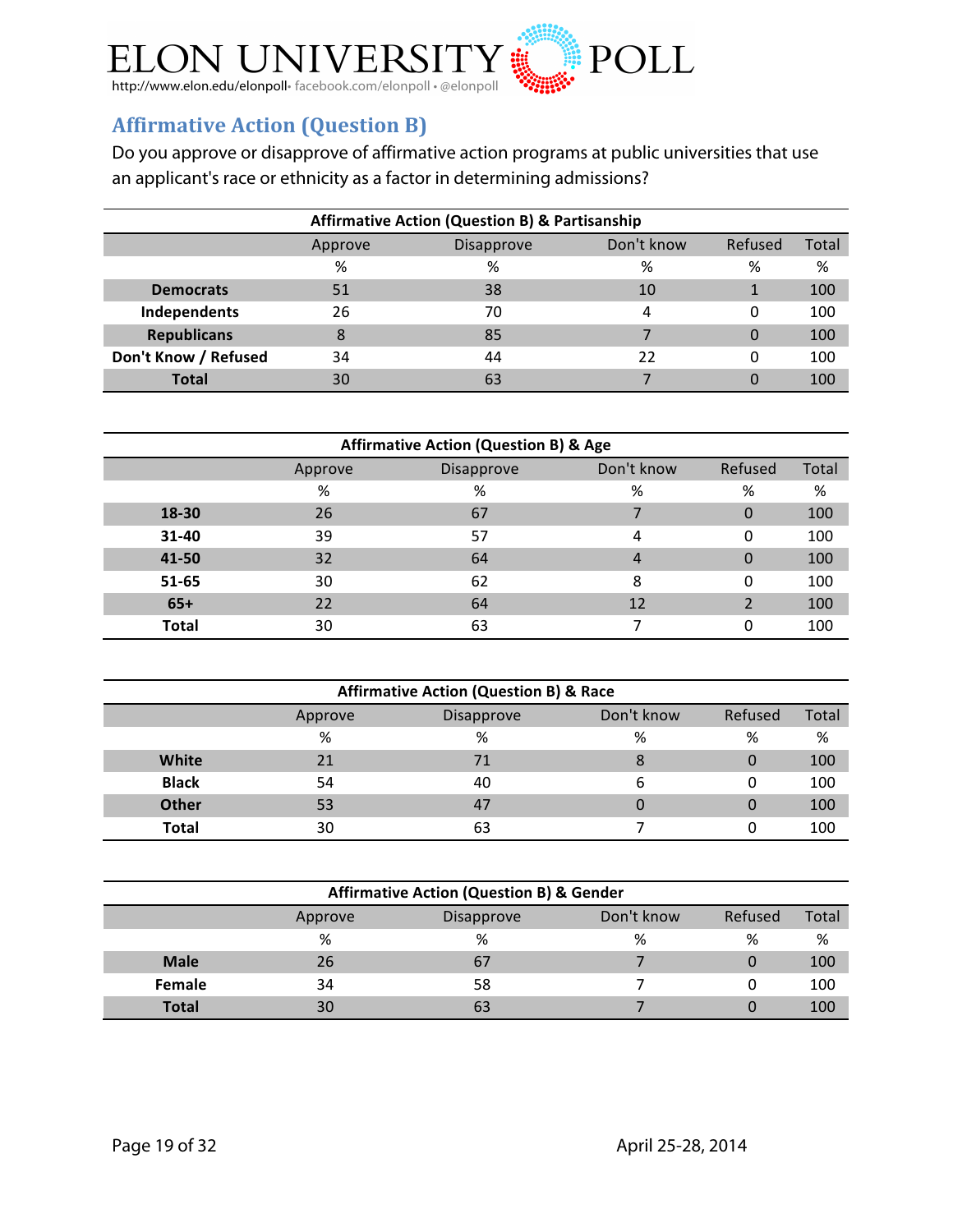

## **Economic Perception**

Do you expect the economy to get better, get worse, or stay about the same over the next year?

| <b>Economic Perception &amp; Partisanship</b> |                                                              |    |    |   |     |  |  |  |  |
|-----------------------------------------------|--------------------------------------------------------------|----|----|---|-----|--|--|--|--|
|                                               | About the Same Don't Know<br>Total<br>Worse<br><b>Better</b> |    |    |   |     |  |  |  |  |
|                                               | %                                                            | %  | %  | % | %   |  |  |  |  |
| <b>Democrats</b>                              | 41                                                           | 14 | 42 | 3 | 100 |  |  |  |  |
| Independents                                  | 28                                                           | 28 | 42 | າ | 100 |  |  |  |  |
| <b>Republicans</b>                            | 14                                                           | 37 | 47 | っ | 100 |  |  |  |  |
| Don't Know / Refused                          | 20                                                           | 44 | 36 | 0 | 100 |  |  |  |  |
| <b>Total</b>                                  | 29                                                           | 26 | 43 | C | 100 |  |  |  |  |

| <b>Economic Perception &amp; Age</b> |               |       |                |            |       |  |  |  |
|--------------------------------------|---------------|-------|----------------|------------|-------|--|--|--|
|                                      | <b>Better</b> | Worse | About the Same | Don't Know | Total |  |  |  |
|                                      | %             | %     | %              | %          | %     |  |  |  |
| 18-30                                | 28            | 25    | 48             | 0          | 100   |  |  |  |
| 31-40                                | 30            | 26    | 40             | 3          | 100   |  |  |  |
| 41-50                                | 26            | 31    | 43             | 0          | 100   |  |  |  |
| 51-65                                | 29            | 25    | 43             | 3          | 100   |  |  |  |
| $65+$                                | 30            | 23    | 43             | 4          | 100   |  |  |  |
| <b>Total</b>                         | 29            | 26    | 43             | າ          | 100   |  |  |  |

| <b>Economic Perception &amp; Race</b> |               |       |                |            |       |  |  |  |
|---------------------------------------|---------------|-------|----------------|------------|-------|--|--|--|
|                                       | <b>Better</b> | Worse | About the Same | Don't Know | Total |  |  |  |
|                                       | %             | %     | %              | %          | %     |  |  |  |
| White                                 | 23            | 29    | 46             |            | 100   |  |  |  |
| <b>Black</b>                          | 46            | 13    | 37             | 3          | 100   |  |  |  |
| <b>Other</b>                          | 31            | 35    | 34             | 0          | 100   |  |  |  |
| <b>Total</b>                          | 29            | 26    | 43             |            | 100   |  |  |  |

| <b>Economic Perception &amp; Gender</b> |               |       |                |            |       |  |  |  |
|-----------------------------------------|---------------|-------|----------------|------------|-------|--|--|--|
|                                         | <b>Better</b> | Worse | About the Same | Don't Know | Total |  |  |  |
|                                         | %             | %     | ℅              | %          | %     |  |  |  |
| <b>Male</b>                             | 30            | 27    | 42             |            | 100   |  |  |  |
| Female                                  | 28            | 25    | 45             |            | 100   |  |  |  |
| <b>Total</b>                            | 29            | 26    |                |            | 100   |  |  |  |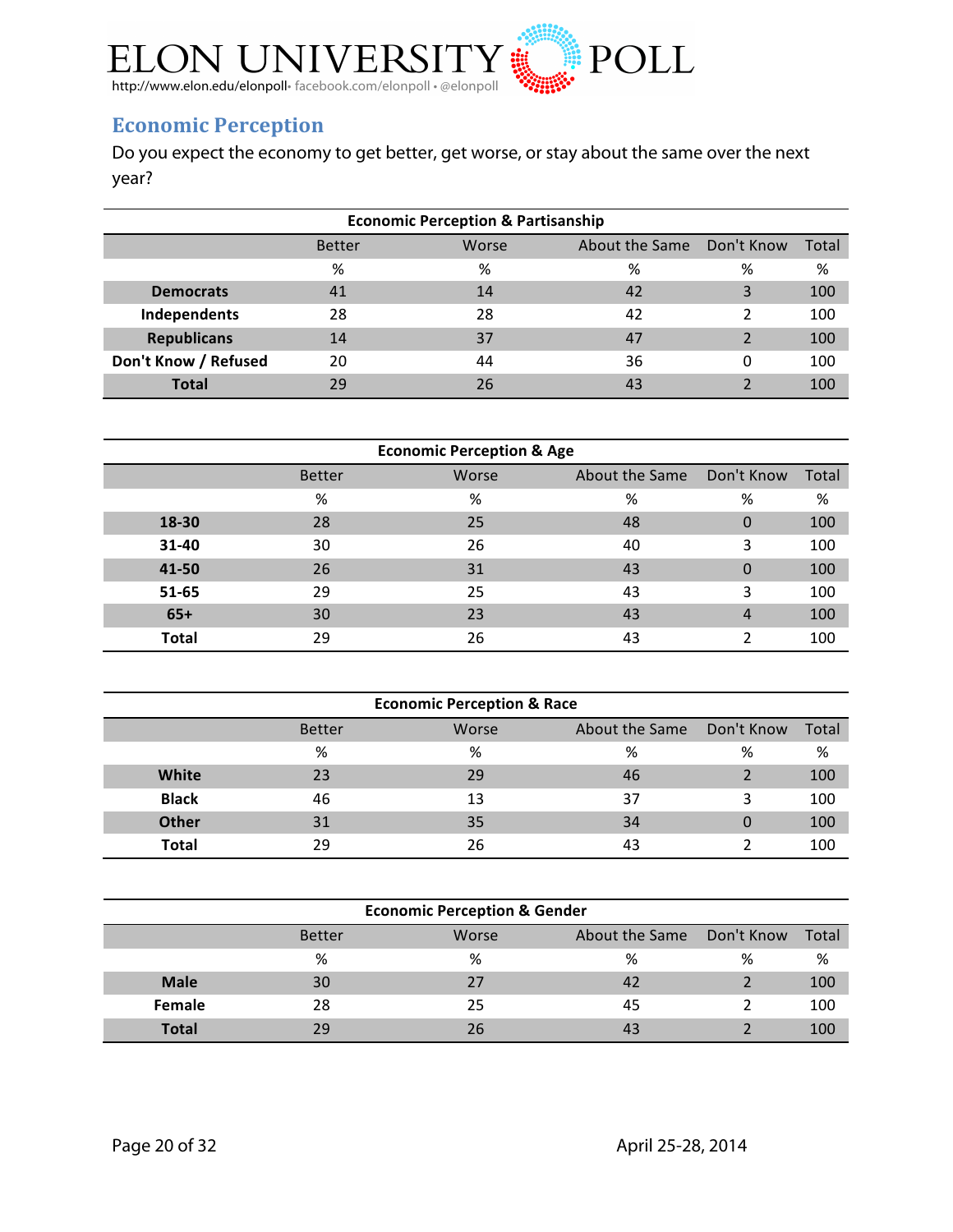

## **Abortion**

Now, thinking more generally, do you think state laws in North Carolina should make access to an abortion more difficult or less difficult?

| <b>Abortion &amp; Partisanship</b>             |    |    |    |   |     |  |  |  |
|------------------------------------------------|----|----|----|---|-----|--|--|--|
| Don't Know<br>Refused<br>Total<br>More<br>Less |    |    |    |   |     |  |  |  |
|                                                | %  | %  | %  | % | %   |  |  |  |
| <b>Democrats</b>                               | 23 | 58 | 18 |   | 100 |  |  |  |
| Independents                                   | 39 | 47 | 12 | 2 | 100 |  |  |  |
| <b>Republicans</b>                             | 60 | 23 | 16 |   | 100 |  |  |  |
| Don't Know / Refused                           | 65 | 35 | 0  | 0 | 100 |  |  |  |
| <b>Total</b>                                   | 40 | 44 | 15 |   | 100 |  |  |  |

| <b>Abortion &amp; Age</b> |      |      |            |          |       |  |  |  |
|---------------------------|------|------|------------|----------|-------|--|--|--|
|                           | More | Less | Don't Know | Refused  | Total |  |  |  |
|                           | %    | %    | %          | %        | %     |  |  |  |
| 18-30                     | 40   | 45   | 15         | $\Omega$ | 100   |  |  |  |
| 31-40                     | 35   | 55   | 9          | 1        | 100   |  |  |  |
| 41-50                     | 42   | 41   | 16         | 1        | 100   |  |  |  |
| 51-65                     | 42   | 39   | 15         | 3        | 100   |  |  |  |
| $65+$                     | 38   | 43   | 18         | っ        | 100   |  |  |  |
| <b>Total</b>              | 40   | 44   | 15         |          | 100   |  |  |  |

|              |      | <b>Abortion &amp; Race</b> |            |         |       |
|--------------|------|----------------------------|------------|---------|-------|
|              | More | Less                       | Don't Know | Refused | Total |
|              | %    | %                          | %          | %       | %     |
| White        | 42   | 43                         | 13         |         | 100   |
| <b>Black</b> | 28   | 52                         | 19         |         | 100   |
| <b>Other</b> | 48   | 34                         | 18         | 0       | 100   |
| <b>Total</b> | 40   | 44                         | 15         |         | 100   |

|              |      | <b>Abortion &amp; Gender</b> |            |         |       |
|--------------|------|------------------------------|------------|---------|-------|
|              | More | Less                         | Don't Know | Refused | Total |
|              | %    | %                            | %          | %       | %     |
| <b>Male</b>  | 43   | 43                           | 13         |         | 100   |
| Female       | 37   | 46                           | 16         |         | 100   |
| <b>Total</b> | 40   | 44                           | 15         |         | 100   |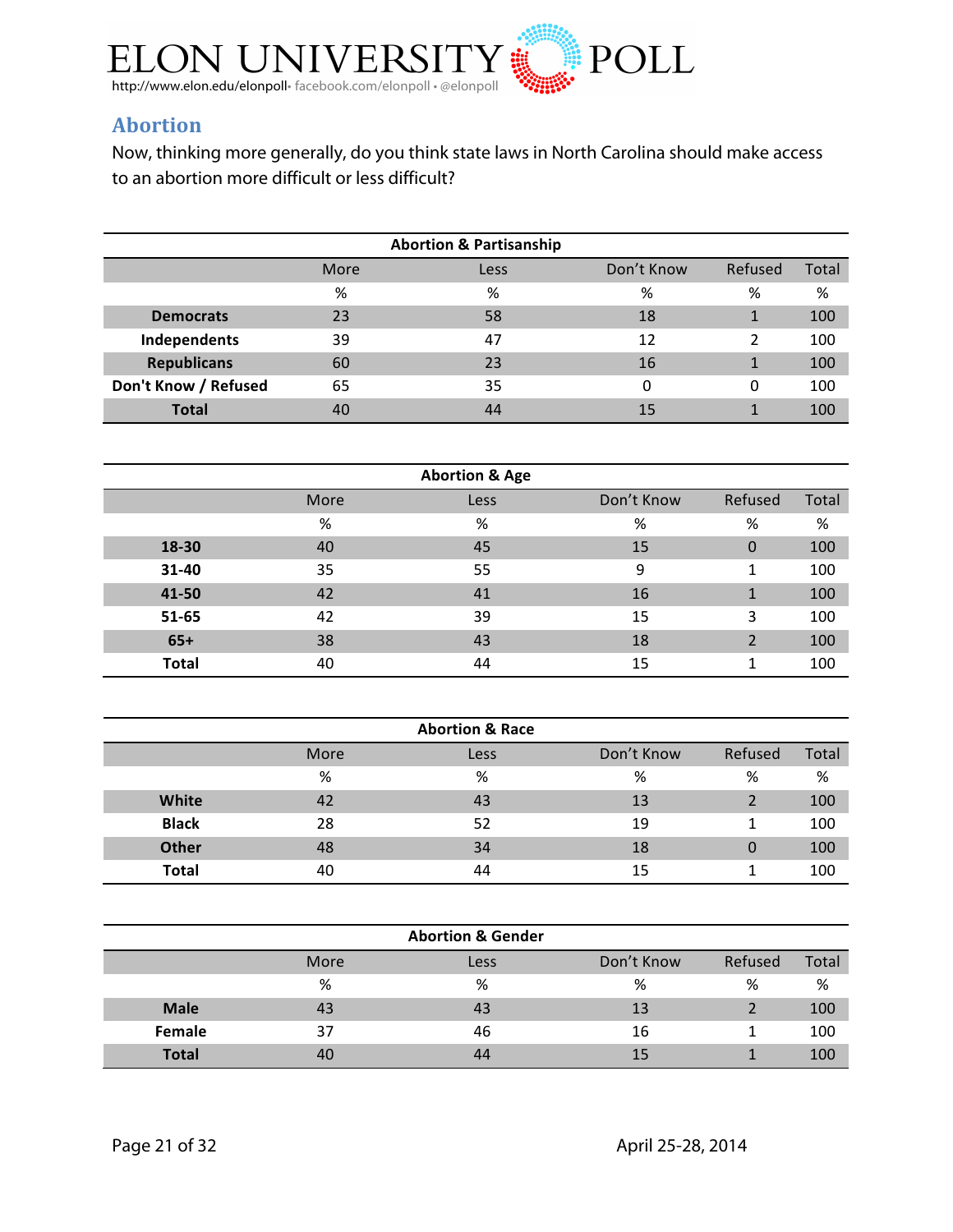

## **Obamacare (ACA)**

In the long run, how do you think the Affordable Care Act, often referred to as Obamacare, will affect the healthcare situation in North Carolina as a whole? Will it make things better, not make much difference, or will it make things worse?

| <b>ACA &amp; Partisanship</b> |                    |          |             |            |       |  |  |  |  |
|-------------------------------|--------------------|----------|-------------|------------|-------|--|--|--|--|
|                               | <b>Make Things</b> | Not Make | Make Things | Don't Know | Total |  |  |  |  |
|                               | <b>Better</b>      | Much     | Worse       |            |       |  |  |  |  |
|                               | <b>Difference</b>  |          |             |            |       |  |  |  |  |
|                               | %                  | %        | %           | %          | %     |  |  |  |  |
| <b>Democrats</b>              | 65                 | 13       | 15          | 7          | 100   |  |  |  |  |
| Independents                  | 31                 | 19       | 44          | 7          | 100   |  |  |  |  |
| <b>Republicans</b>            | 3                  | 10       | 83          | 5          | 100   |  |  |  |  |
| Don't Know / Refused          | 25                 | 12       | 56          | 7          | 100   |  |  |  |  |
| <b>Total</b>                  | 35                 | 14       | 44          | 6          | 100   |  |  |  |  |

| ACA & Age    |               |               |       |            |       |  |  |  |
|--------------|---------------|---------------|-------|------------|-------|--|--|--|
|              | <b>Better</b> | No Difference | Worse | Don't Know | Total |  |  |  |
|              | %             | %             | %     | %          | %     |  |  |  |
| 18-30        | 37            | 19            | 37    |            | 100   |  |  |  |
| 31-40        | 35            | 13            | 46    | 6          | 100   |  |  |  |
| 41-50        | 31            | 13            | 53    | 3          | 100   |  |  |  |
| 51-65        | 35            | 13            | 47    | 4          | 100   |  |  |  |
| $65+$        | 38            | 12            | 38    | 12         | 100   |  |  |  |
| <b>Total</b> | 35            | 14            | 44    | 6          | 100   |  |  |  |

| <b>ACA &amp; Race</b> |               |               |       |            |       |  |  |  |
|-----------------------|---------------|---------------|-------|------------|-------|--|--|--|
|                       | <b>Better</b> | No Difference | Worse | Don't Know | Total |  |  |  |
|                       | %             | %             | %     | %          | ℅     |  |  |  |
| White                 | 26            | 13            | 53    |            | 100   |  |  |  |
| <b>Black</b>          | 65            | 17            | 12    | 5          | 100   |  |  |  |
| Other                 | 34            | 13            | 47    |            | 100   |  |  |  |
| <b>Total</b>          | 35            | 14            | 44    | 6          | 100   |  |  |  |

| <b>ACA &amp; Gender</b> |               |               |       |             |       |  |  |  |
|-------------------------|---------------|---------------|-------|-------------|-------|--|--|--|
|                         | <b>Better</b> | No Difference | Worse | Don't Know  | Total |  |  |  |
|                         | %             | %             | %     | %           | ℅     |  |  |  |
| <b>Male</b>             | 33            | 14            | 47    | $\mathbf b$ | 100   |  |  |  |
| Female                  | 37            | 14            | 42    |             | 100   |  |  |  |
| <b>Total</b>            | 35            | 14            | 44    | b           | 100   |  |  |  |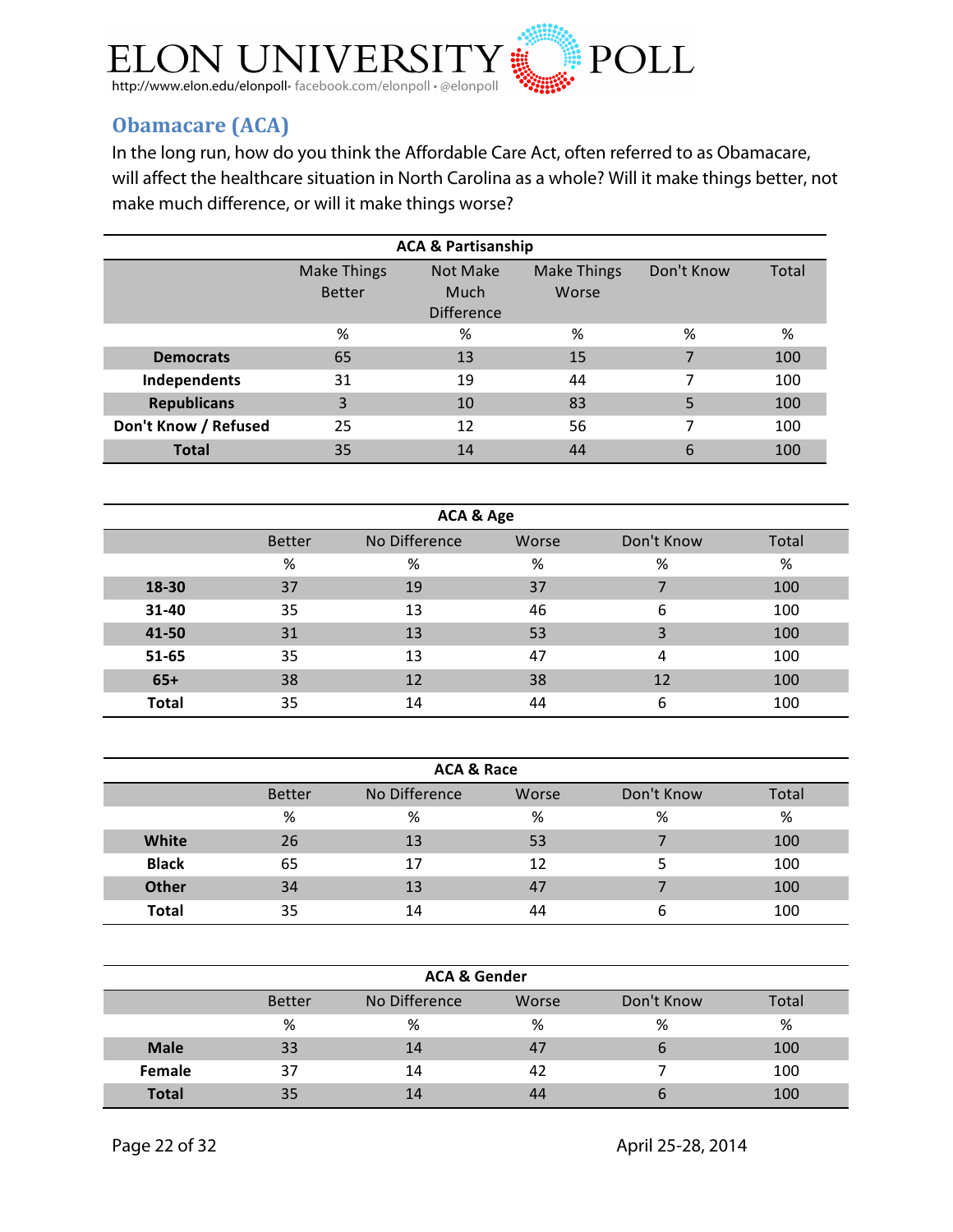

## **Question Ordering**

| Introduction |                              |  |
|--------------|------------------------------|--|
| $\circ$      |                              |  |
| $\circ$      |                              |  |
| $\circ$      |                              |  |
| $\circ$      |                              |  |
| Approval     |                              |  |
| $\circ$      |                              |  |
| $\circ$      |                              |  |
| $\circ$      |                              |  |
| $\circ$      |                              |  |
| $\circ$      |                              |  |
| $\circ$      |                              |  |
| $\circ$      |                              |  |
| $\circ$      |                              |  |
| $\circ$      |                              |  |
| $\circ$      |                              |  |
| $\circ$      |                              |  |
| $\circ$      |                              |  |
| $\circ$      |                              |  |
| $\circ$      |                              |  |
| $\circ$      |                              |  |
| $\circ$      |                              |  |
| $\circ$      |                              |  |
| $\circ$      |                              |  |
| $\circ$      |                              |  |
| $\circ$      |                              |  |
|              | <b>Right/Wrong Direction</b> |  |
| $\circ$      |                              |  |
| $\circ$      |                              |  |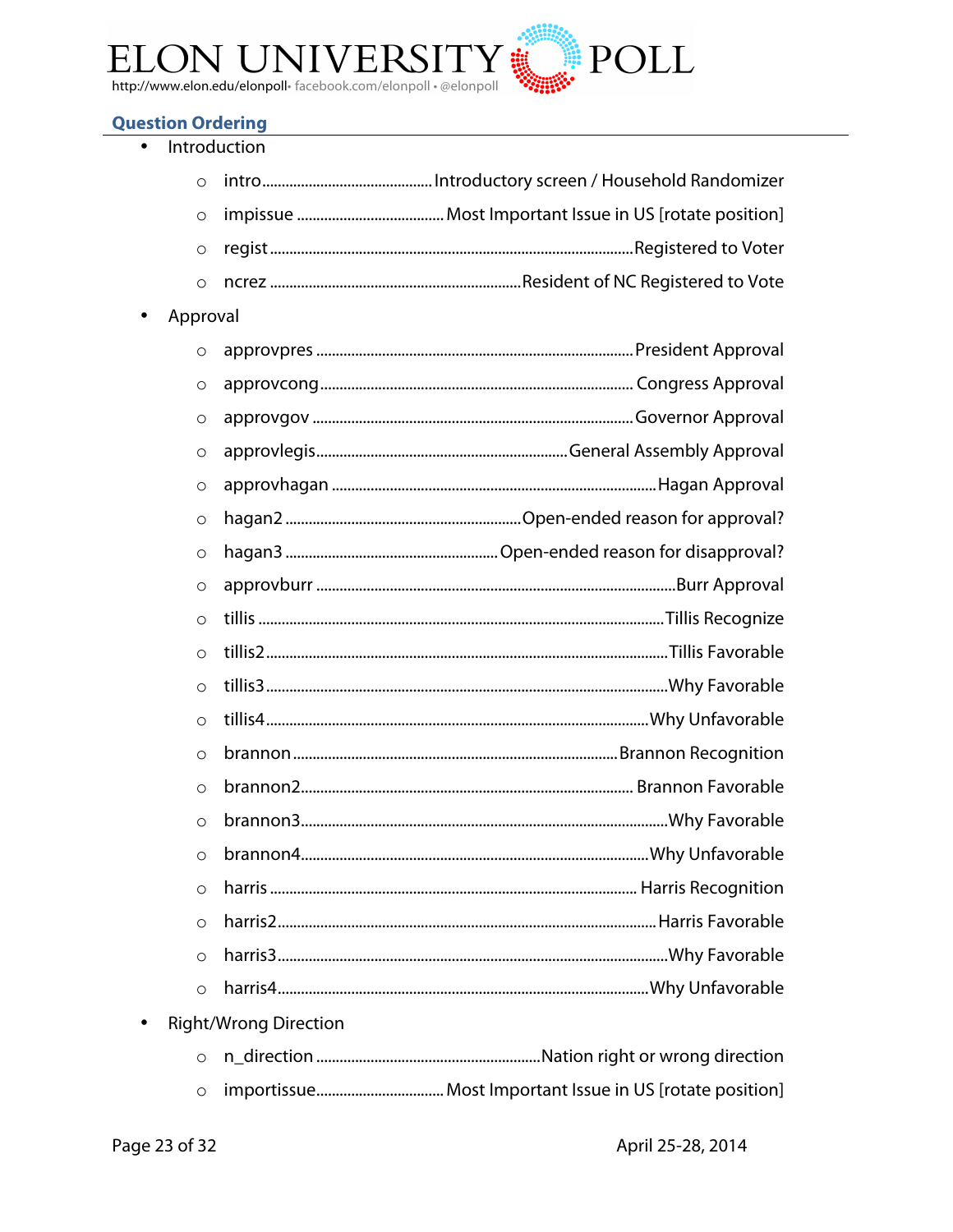

- o s\_direction..............................................................State right or wrong direction
- o vote1..................................................................Do you plan on voting in primary
- o vote2...........................................................Do you plan to vote question variant
- Policies

| $\circ$           |  |  |
|-------------------|--|--|
| $\circ$           |  |  |
| $\circ$           |  |  |
| $\circ$           |  |  |
| $\circ$           |  |  |
| $\circ$           |  |  |
| $\circ$           |  |  |
| $\circ$           |  |  |
| $\circ$           |  |  |
| $\circ$           |  |  |
| $\circ$           |  |  |
| $\circ$           |  |  |
| $\circ$           |  |  |
| $\circ$           |  |  |
| Partisanship<br>٠ |  |  |
| $\circ$           |  |  |
|                   |  |  |

- o partyidrep ..................................................................................Party ID Branch GOP o partyiddem............................................................................... Party ID Branch DEM
- o partyidind ................................................................................... Party ID Branch IND
- Ideology

• Demographics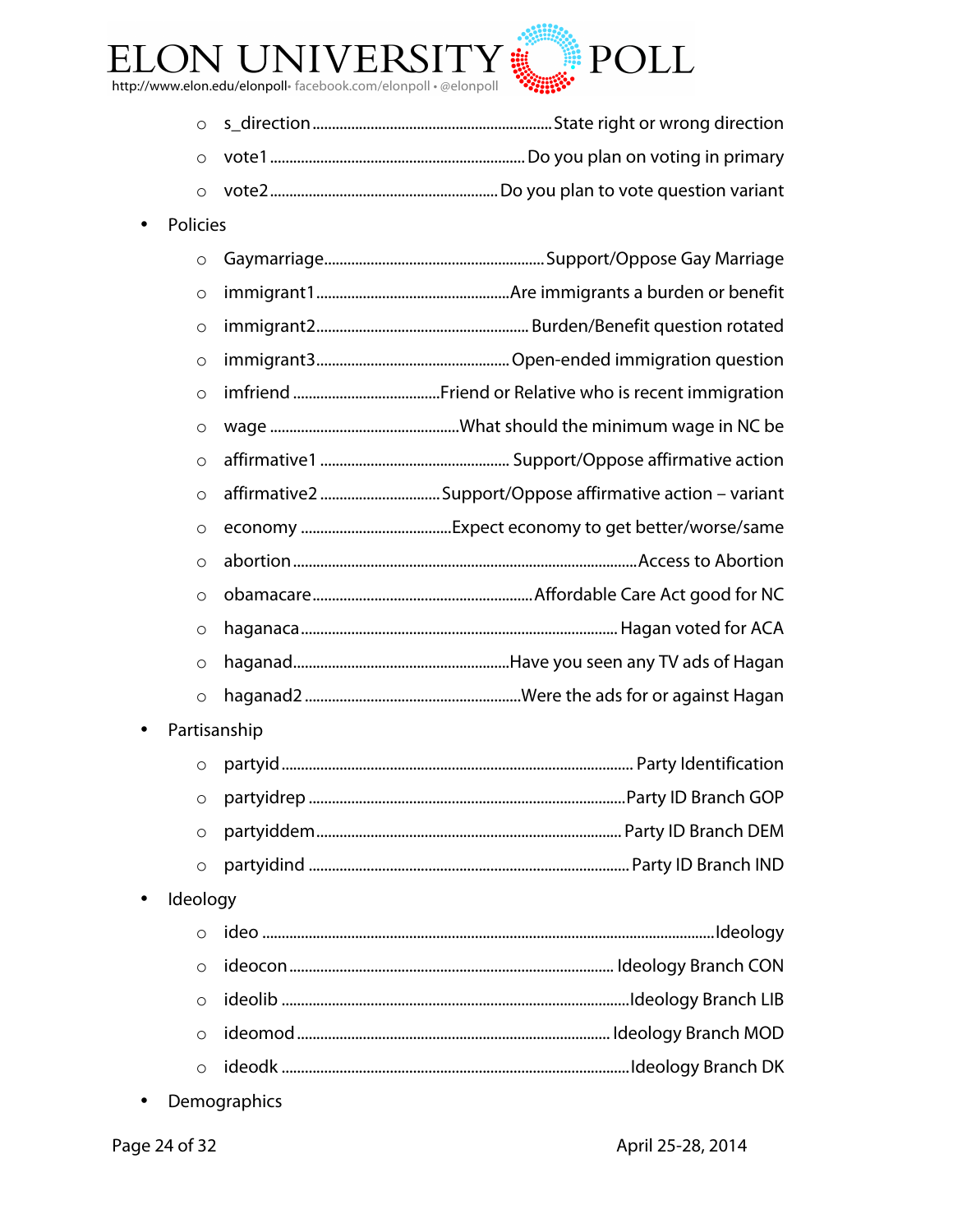

| O                   |                                                                   |
|---------------------|-------------------------------------------------------------------|
| $\circ$             |                                                                   |
| $\circ$             |                                                                   |
| $\circ$             |                                                                   |
| $\circ$             |                                                                   |
| $\circ$             |                                                                   |
| $\circ$             |                                                                   |
| $\circ$             |                                                                   |
| $\circ$             |                                                                   |
| $\circ$             |                                                                   |
| $\circ$             |                                                                   |
| $\circ$             |                                                                   |
| $\circ$             |                                                                   |
| $\circ$             |                                                                   |
| $\circ$             |                                                                   |
| $\circlearrowright$ |                                                                   |
| $\circ$             |                                                                   |
| $\circ$             |                                                                   |
| $\circ$             |                                                                   |
| $\circ$             |                                                                   |
| $\circ$             |                                                                   |
|                     | <b>North Carolina</b>                                             |
| $\circ$             |                                                                   |
| O                   |                                                                   |
| $\circ$             |                                                                   |
| $\circ$             | NASCAR  Would your describe yourself as a NASCAR fan?             |
| $\circ$             |                                                                   |
| $\circ$             | admire  What person in NC, living or dead, do you admire the most |

• Post-interview

 $\bullet$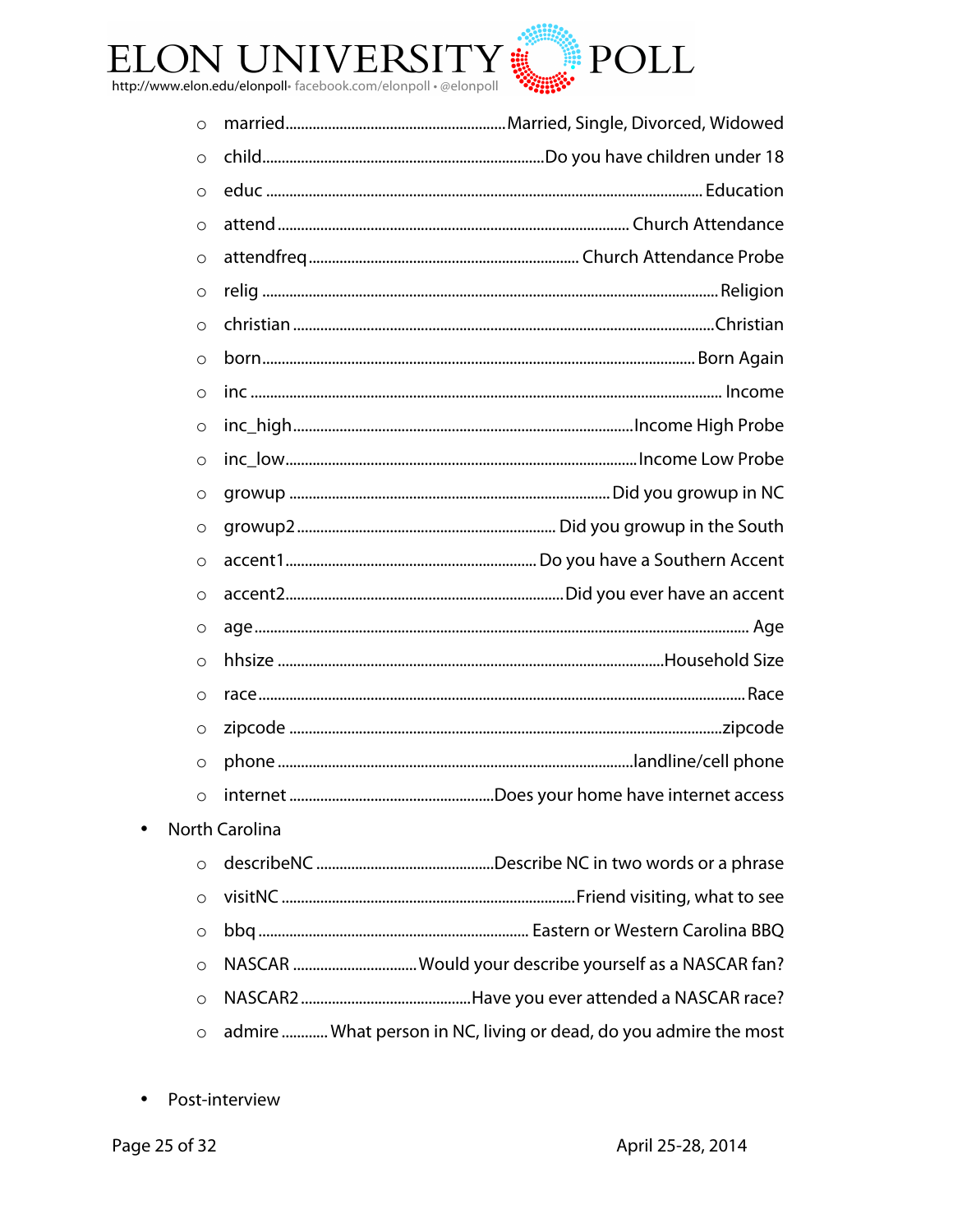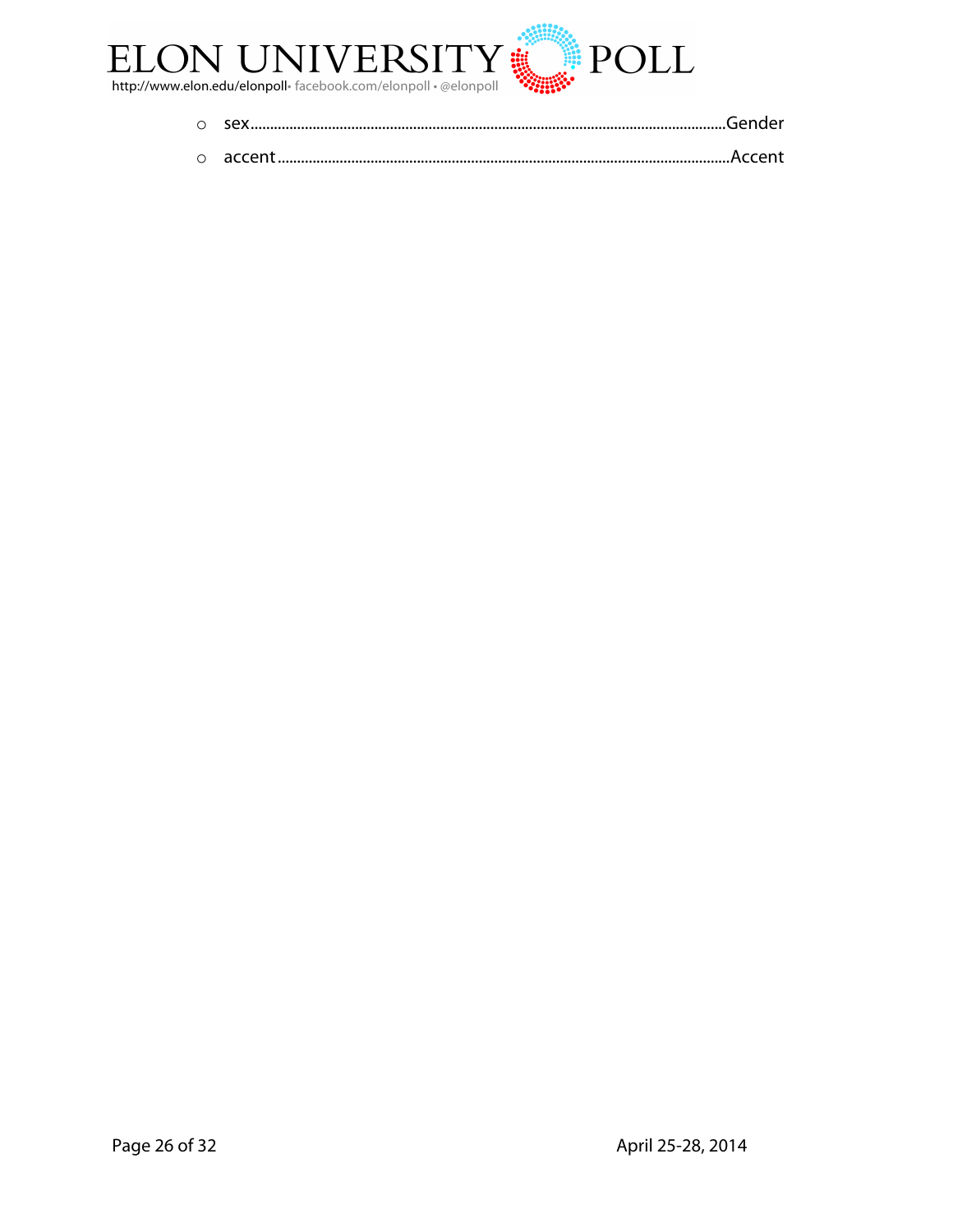

## **Basic Methodological Information**

| Mode:                      | Live Interviewer RDD Telephone Interviews |  |
|----------------------------|-------------------------------------------|--|
|                            | (Dual Frame: Cell Phone and Landlines)    |  |
| Population & Sample Area   | North Carolina; Registered Voters         |  |
| Dates in the field:        | April 25-28, 2014                         |  |
| Sample Size                | 672                                       |  |
| Margin of Error            | $\pm$ 3.78                                |  |
| Confidence Level           | 95%                                       |  |
| <b>Weighting Variables</b> | Age, Race, Gender, & Phone Ownership      |  |

The Elon University Poll uses a stratified random sample of households with telephones and wireless (cell) telephone numbers. Please direct questions about the Elon University Poll's methodology to the Director of the Elon University Poll, Dr. Kenneth Fernandez at 336-278- 6438 or kfernandez@elon.edu.

### **Procedures Used for Conducting the Poll**

The Elon University Poll uses CATI system software (Computer Assisted Telephone Interviewing) for the administration of surveys. We attempt to reach each working telephone number in the sample up to five times. We only interview residents of North Carolina who are over 18. The Elon University Poll conducted the survey over a four-day period. Live interviewers called from 3 p.m. to 8 p.m. Friday (4/25); 11 a.m. to 8 p.m. on Saturday (4/26); 11 a.m. to 8 p.m. (4/27); and from 4:30 p.m. to 9:30 p.m. on Monday (4/28).

## **Additional Methodological Decisions**

#### Branching Questions

For many questions with multiple response options, we program our surveys to branch into a secondary probing question.

#### "Don't Know" & "Refused" Response Options

All questions include an option for respondents to volunteer "don't know" or to refuse. In the vast majority of questions, interviewers do not prompt "don't know" responses.

#### Weighting

We typically weight results from the Elon University Poll on multiple demographic characteristics: race, gender, household size, region, education, and age. Weighting rarely leads to substantial changes in results. We use iterative raking, adjusting one dimension at a time. We include detailed information about weighting of survey samples for each poll on both the Elon University Poll website and within released reports.

#### Within Household Randomization

For landlines, we use the common "oldest-youngest" technique to ensure within household randomization. We assume cellphones belong to an individual rather than a household. Thus, we do not conduct within-household randomization within our cellphone sample.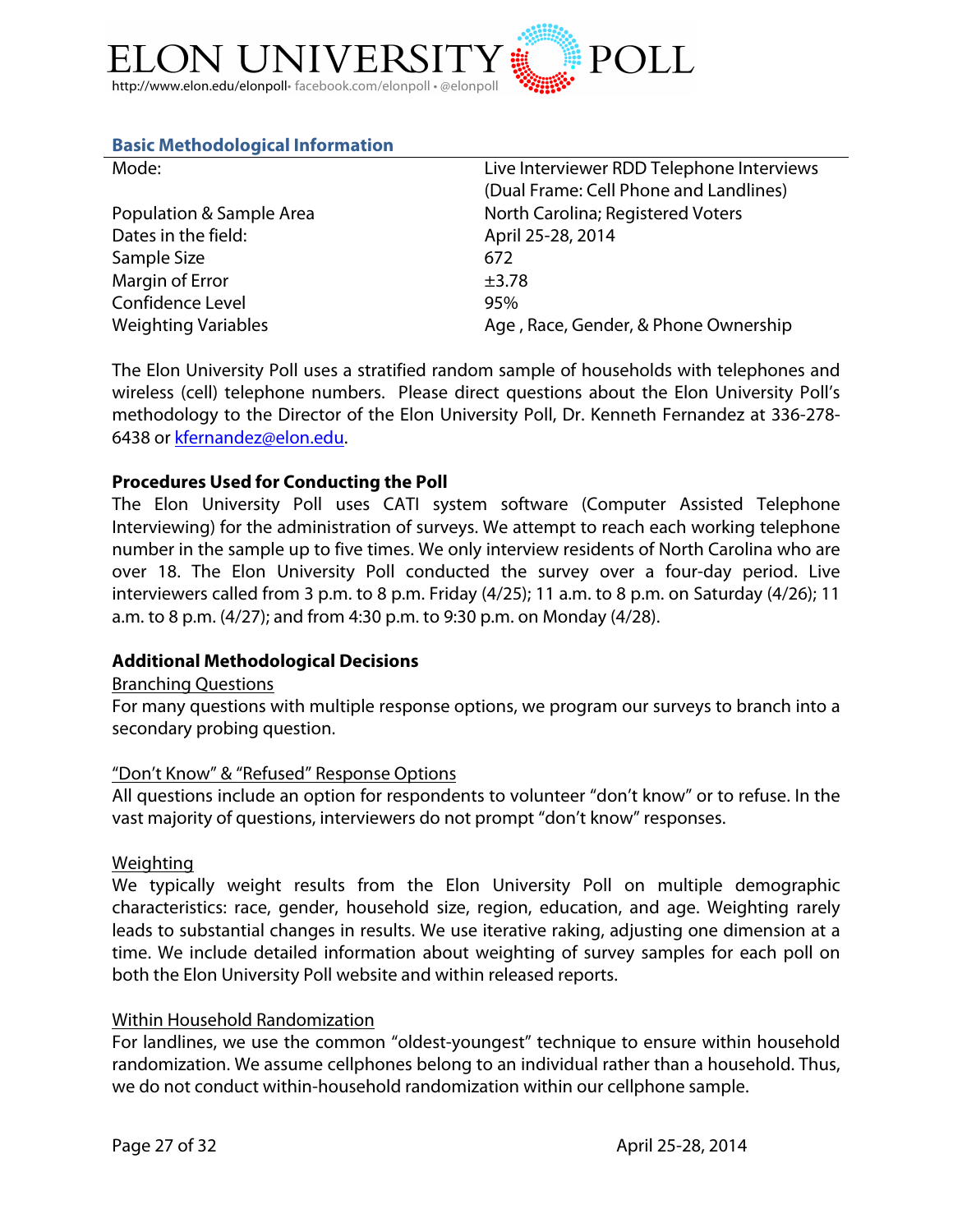

## Completion Criteria

An interview is a complete only if a respondent progresses through the entire survey. Respondents who hang up before completing the last question or who refuse to more than 10 % of the questions are incompletes and not included in the report.

#### Support for Transparency

The Elon University Poll supports transparency in survey research and is a supporter of the American Association for Public Opinion Research Transparency Initiative, which is a program promoting openness and transparency about survey research methods and operations among survey research professionals and the industry. All information about the Elon University Poll that we released to the public conforms to reporting conventions recommended by the American Association for Public Opinion Research and the National Council on Public Polls.

### Question Construction and Question Order

In releasing survey results, the Elon University Poll provides the questions as worded and the order in which respondents receive these questions. In some cases question ordering rotates to avoid biases. In an effort to provide neutral, non-biased questions, we attempt to observe conventional question wording and question order protocols in all of our polls. In order to avoid recency or primacy effects, we randomize candidate names and directional response options (e.g. support / oppose) within the text of each question. We pretest every questionnaire multiple times before entering the field.

#### **Sampling**

Survey Sampling International, LLC, provide samples of telephone numbers. To equalize the probability of telephone selection, sample telephone numbers are systematically stratified according to subpopulation strata (e.g., a zip code, a county, etc.), which yields a sample from telephone exchanges in proportion to each exchange's share of telephone households in the population of interest. Estimates of telephone households in the population of interest are generally obtained from several databases. Samples of household telephone numbers are distributed across all eligible blocks of numbers in proportion to the density of listed households assigned in the population of interest according to a specified subpopulation stratum. Upon determining the projected (or preferred) sample size, a sampling interval is calculated by summing the number of listed residential numbers in each eligible block within the population of interest and dividing that sum by the number of sampling points assigned to the population. From a random start between zero and the sampling interval, blocks are selected systematically in proportion to the density of listed household "working blocks."

A block (also known as a bank) is a set of contiguous numbers identified by the first two digits of the last four digits of a telephone number. A working block contains three or more working telephone numbers. Exchanges are assigned to a population on the basis of all eligible blocks in proportion to the density of working telephone households. Once each population's proportion of telephone households is determined, then a sampling interval, based on that proportion, is calculated and specific exchanges and numbers are randomly selected.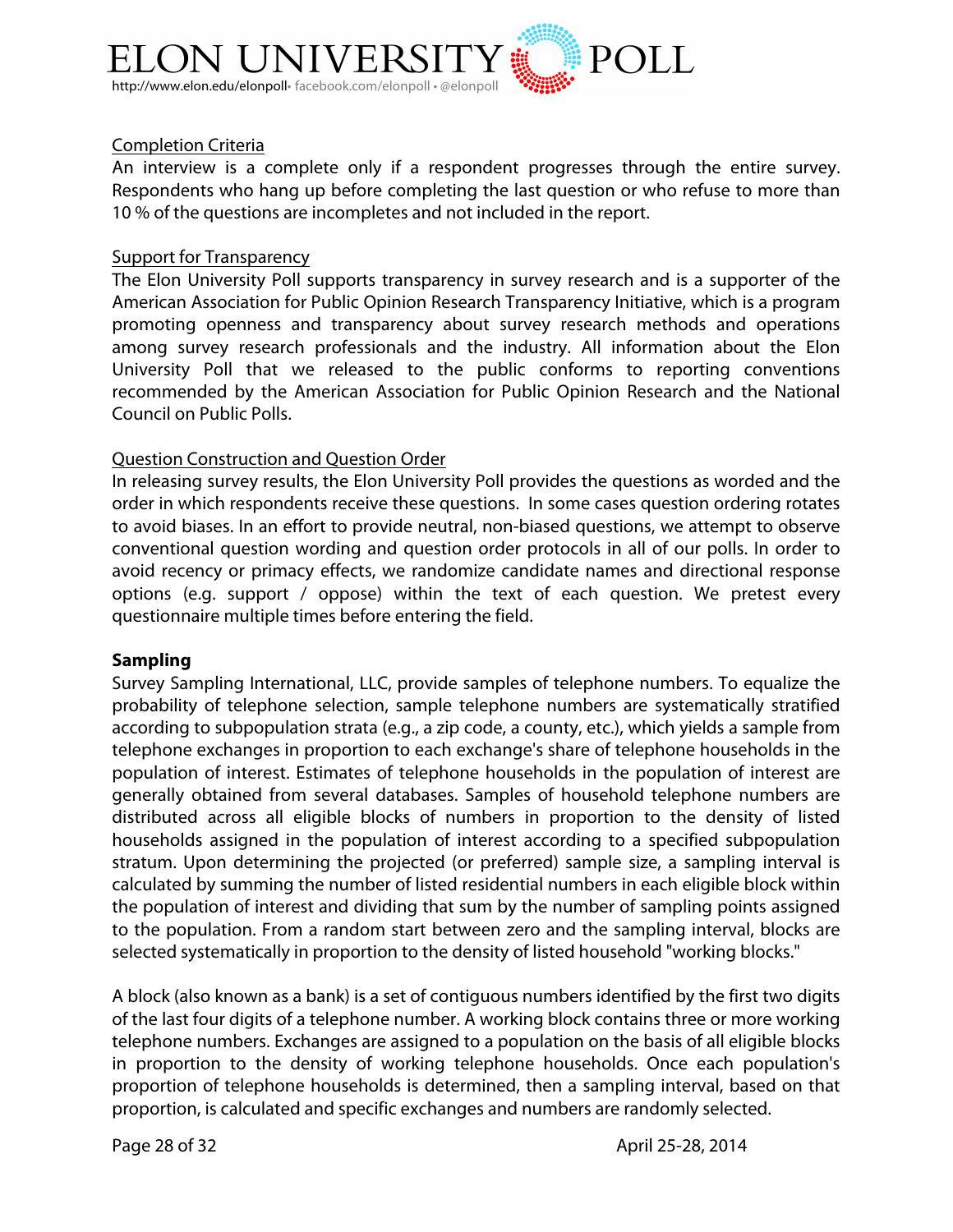

The wireless component of the study sample starts with determining which area codeexchange combinations in North Carolina are included in the wireless or shared Telcordia types. Similar to the process for selecting household telephone numbers, wireless numbers involve a multi-step process in which blocks of numbers are determined for each area codeexchange combination in the Telcordia types. From a random start within the first sampling interval, a systematic nth selection of each block of numbers is performed and a two-digit random number between 00 and 99 is appended to each selected nth block stem. The intent is to provide a stratification that will yield a sample that is representative both geographically and by large and small carrier. From these, a random sample is generated.

Because exchanges and numbers are randomly selected, unlisted as well as listed numbers are included in the sample. Thus, the sample of numbers generated for the population of interest constitutes a random sample of telephone households and wireless numbers of the population.

## **Frequently Asked Questions about our Methodology**

- 1. *Who pays for the Elon University Poll?* Elon University fully funds the Elon University Poll.
- 2. *Does the Elon University Poll favor a certain party?* The Elon University Poll is an academic, non-partisan survey. We do not engage or work with any political candidates or parties. We employ best practices to ensure the results are not biased.
- 3. *Where do you get your numbers?* We obtain samples of randomized phone numbers from Survey Sample International.
- 4. *How many times do you call a number before giving up?* We will attempt to call each working number up to five times before removing it from the sample.
- 5. *Do you call both cell phones and land lines?* Yes. We use a mixed sample of both cell phones and landlines. We weight on phone ownership to adjust for the higher probability of selection of those who own both cell phones and landline phones.
- 6. *Does the Elon University Poll do IVR surveys or automated "robopolls"?* No. Well-trained students at Elon University conduct all our interviewers.
- 7. *Do you report non-response rates?* Yes. We report non-response rates based on AAPOR guidelines. The response rate for the April 2014 Poll was 9.1%, which approximates the national average response rates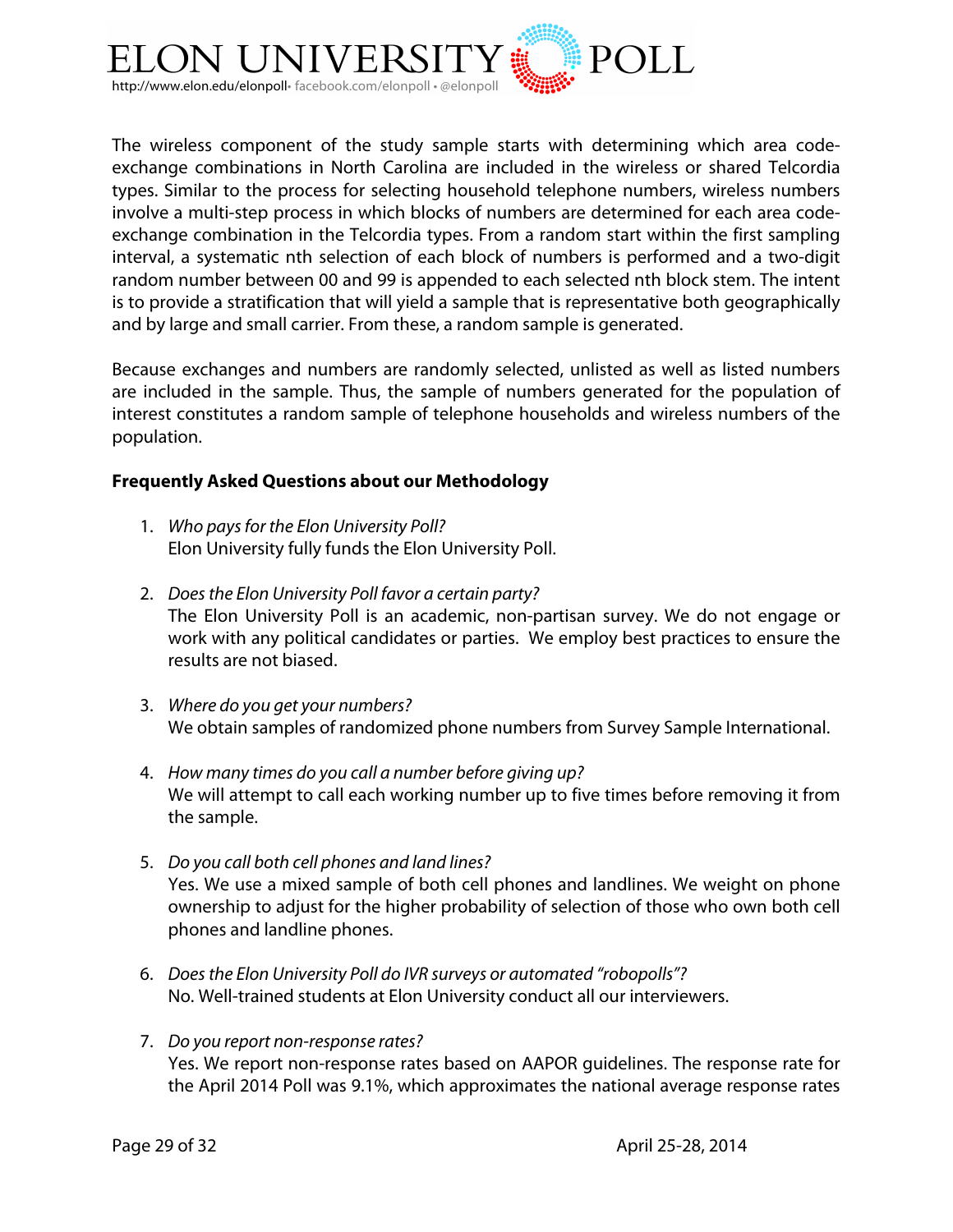

of other high quality survey organizations. The response rate is calculated using the American Association of Public Opinion Research (AAPOR) formula RR4.

8. *Do you weight the data?*

Yes. We apply weights to the data. An iterative proportional fitting algorithm generates weights based on Census and CDC population parameters of residents in North Carolina. Registered voter screens sometimes cause final weighted variables to not match those parameters exactly- which is intended.

9. *Do you randomize response options?*

Yes. We rotate the order of candidate names in all applicable questions. We also rotate order of text for other questions, such as those that include response options such as "more" and "less." Furthermore, we rotate the order of some questions themselves if we suspect the order of a question could bias results.

### 10. *Do you conduct within-household randomization?*

Yes. For landlines, we use the common "oldest-youngest" rotation to ensure within household randomization. We assume cellphones belong to an individual rather than a household. Thus, we do not conduct within-household randomization within our cellphone sample.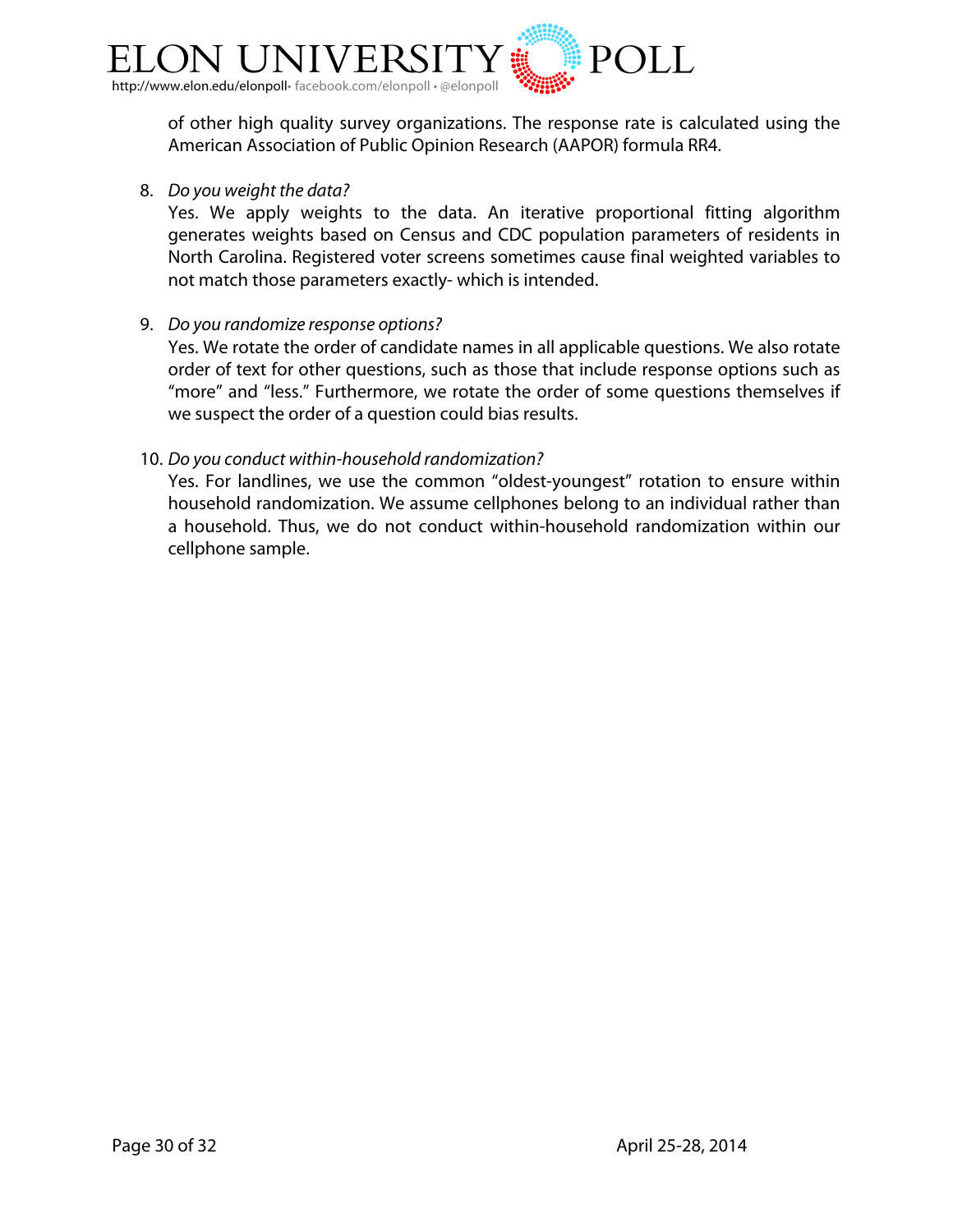

#### **The Elon University Poll Team**

- Dr. Kenneth Fernandez is the Director of the Elon University Poll. Dr. Fernandez holds a Ph.D. in Political Science from University of California – Riverside. Dr. Fernandez is Assistant Professor of Political Science at Elon University. He has published numerous articles in peer-reviewed social science journals.
- Dr. Jason Husser is the Assistant director. Dr. Husser holds a Ph.D. in Political Science from Vanderbilt University. Dr. Husser is also Assistant Professor of Political Science at Elon University. He was previously the Associate Coordinator of the Vanderbilt University Poll.
- John Robinson serves as Director of Communications for the Poll. He is a former newspaper editor, veteran journalist, and North Carolina native.
- Daniel Anderson is Vice President of Elon University Communications.
- Eric Townsend is Director of the Elon University News Bureau. Both work very closely with the directors in communicating results of the poll.

Faculty members in the Department of Political Science, chaired by Dr. Sharon Spray, are also involved in advising the directors.

The poll operates under the auspices of the College of Arts and Sciences at Elon University, led by Interim Dean Gabie Smith.

The Elon University administration, led by Dr. Leo Lambert, president of the university, fully supports the Elon University Poll as part of its service commitment to state, regional, and national constituents. Elon University fully funds the Elon University Poll. Because of this generous support, the Elon University poll does not engage in any contract work. This permits the Elon University Poll to operate as a neutral, nonbiased, non-partisan resource.

Elon University students administer the survey as part of the University's commitment to civic engagement and experiential learning where "students learn through doing." Student interviewers receive extensive training prior to engaging in interviewing. A team of student supervisors (led by Mary Young '14) assists the directors with quality control and monitoring.



Fernandez



Husser



Robinson